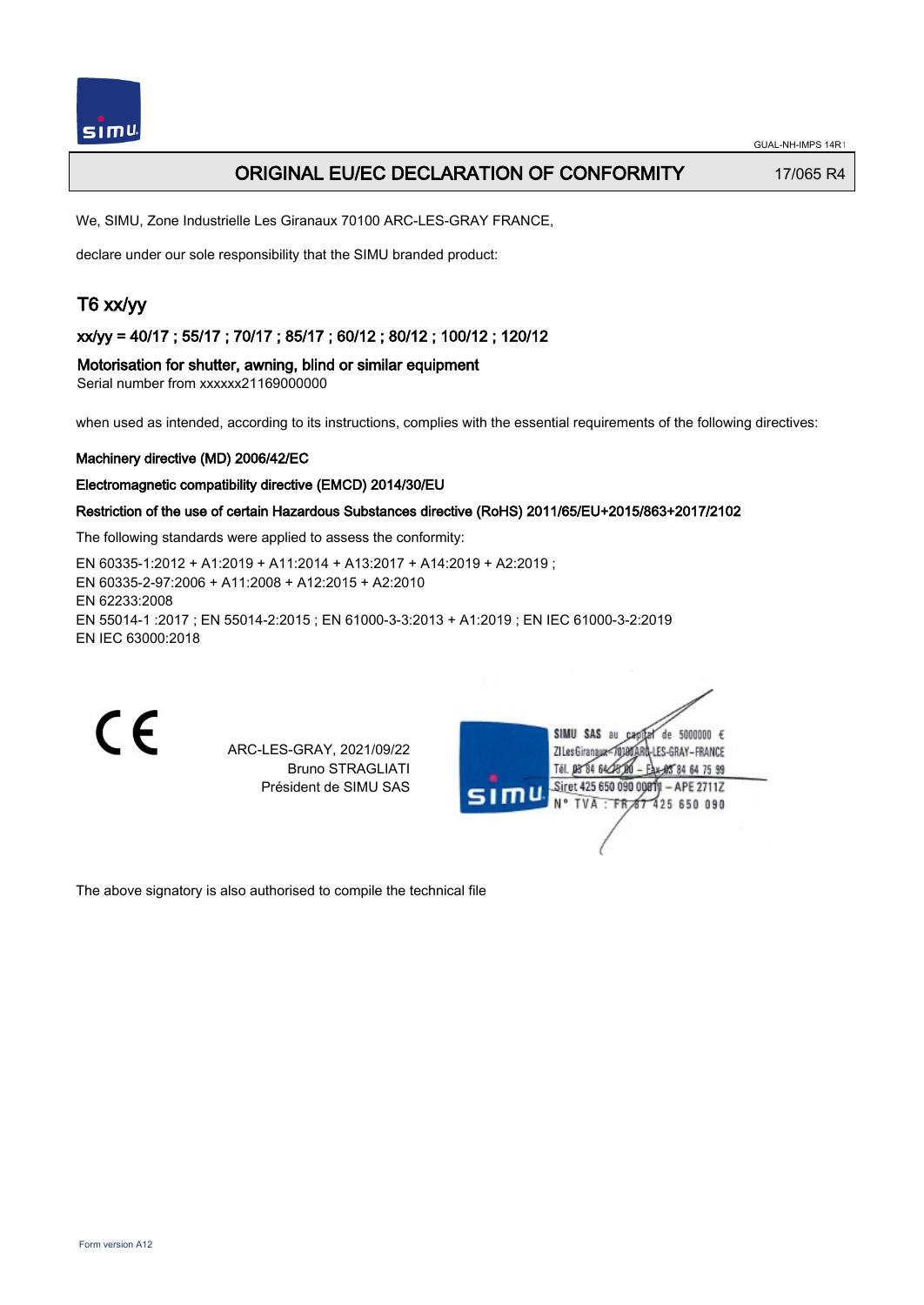

# ORIGINAL EU/EC DECLARATION OF CONFORMITY DECLARATION EU/CE DE CONFORMITE ORIGINALE

17/065 R4

We, SIMU, Zone Industrielle Les Giranaux 70100 ARC-LES-GRAY FRANCE, Nous,

declare under our sole responsibility that the SIMU branded product: declarons sous notre seule responsabilité que le produit de marque SIMU

# T6 xx/yy

## xx/yy = 40/17 ; 55/17 ; 70/17 ; 85/17 ; 60/12 ; 80/12 ; 100/12 ; 120/12

## Motorisation for shutter, awning, blind or similar equipment

Motorisation de volet, store, rideau ou équipement similaire

Serial number from xxxxxx21169000000 Numéro de série à partir de

when used as intended, according to its instructions, complies with the essential requirements of the following directives: utilisé, selon l'usage prévu, comme décrit dans son manuel d'utilisation, est conforme aux exigences essentielles des directives suivantes

#### Machinery directive (MD) 2006/42/EC

Directive Machine 2006/42/EC

#### Electromagnetic compatibility directive (EMCD) 2014/30/EU

Directive compatibilité électromagnétique 2014/30/EU

## Restriction of the use of certain Hazardous Substances directive (RoHS) 2011/65/EU+2015/863+2017/2102

Directive RoHS 2011/65/EU+2015/863+2017/2102

The following standards were applied to assess the conformity: Les normes de référence suivantes ont été appliquées pour évaluer la conformité

EN 60335‑1:2012 + A1:2019 + A11:2014 + A13:2017 + A14:2019 + A2:2019 ; EN 60335‑2‑97:2006 + A11:2008 + A12:2015 + A2:2010 EN 62233:2008 EN 55014‑1 :2017 ; EN 55014‑2:2015 ; EN 61000‑3‑3:2013 + A1:2019 ; EN IEC 61000‑3‑2:2019 EN IEC 63000:2018

C E

ARC-LES-GRAY, 2021/09/22 Bruno STRAGLIATI Président de SIMU SAS



The above signatory is also authorised to compile the technical file

La personne signataire ci-dessus est aussi celle autorisée à constituer le dossier technique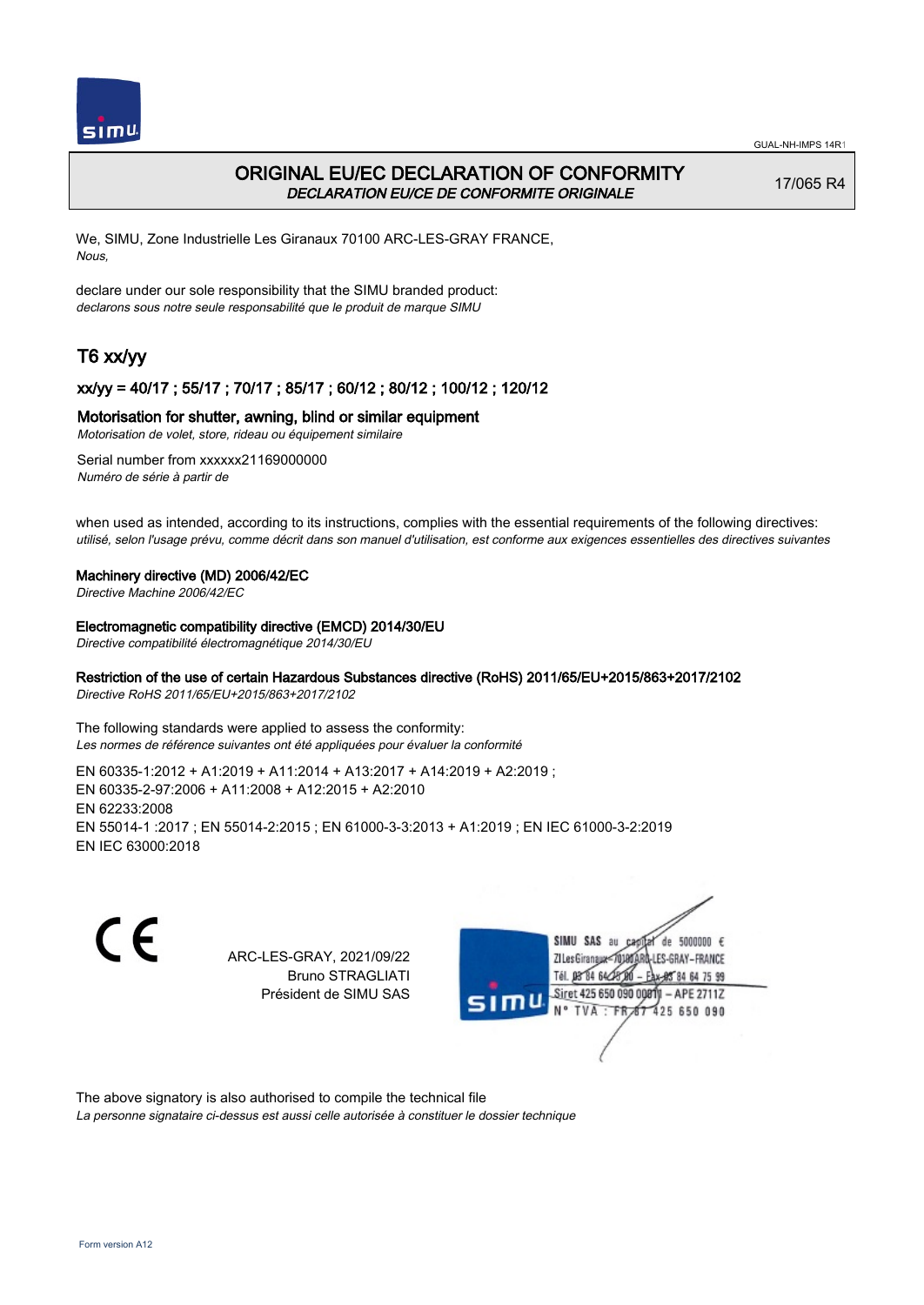

# ORIGINAL EU/EC DECLARATION OF CONFORMITY ORIGINAL EU/EG-KONFORMITÄTSERKLÄRUNG

17/065 R4

We, SIMU, Zone Industrielle Les Giranaux 70100 ARC-LES-GRAY FRANCE, Wir,

declare under our sole responsibility that the SIMU branded product: erklären unter unserer alleinigen Verantwortung, dass das mit der Marke SIMU versehene Produkt

# T6 xx/yy

## xx/yy = 40/17 ; 55/17 ; 70/17 ; 85/17 ; 60/12 ; 80/12 ; 100/12 ; 120/12

### Motorisation for shutter, awning, blind or similar equipment

Motorisierung für Abschlüsse or ähnliche Ausrüstung

Serial number from xxxxxx21169000000 Seriennummer ab

when used as intended, according to its instructions, complies with the essential requirements of the following directives: den einschlägigen Bestimmungen der folgenden Richtlinien entspricht, wenn es nach den Anweisungen des Herstellers bestimmungsgemäß verwendet wird

### Machinery directive (MD) 2006/42/EC

Maschinenrichtlinie 2006/42/EC

#### Electromagnetic compatibility directive (EMCD) 2014/30/EU

Richtlinie über die elektromagnetische Verträglichkeit 2014/30/EU

#### Restriction of the use of certain Hazardous Substances directive (RoHS) 2011/65/EU+2015/863+2017/2102

RoHS-Richtlinie 2011/65/EU+2015/863+2017/2102

The following standards were applied to assess the conformity: Die Konformität wird durch die Einhaltung folgender Normen nachgewiesen

EN 60335‑1:2012 + A1:2019 + A11:2014 + A13:2017 + A14:2019 + A2:2019 ; EN 60335‑2‑97:2006 + A11:2008 + A12:2015 + A2:2010 EN 62233:2008 EN 55014‑1 :2017 ; EN 55014‑2:2015 ; EN 61000‑3‑3:2013 + A1:2019 ; EN IEC 61000‑3‑2:2019 EN IEC 63000:2018

CE

ARC-LES-GRAY, 2021/09/22 Bruno STRAGLIATI Président de SIMU SAS



The above signatory is also authorised to compile the technical file

Die oben genannte Person ist auch bevollmächtigt, die relevanten technischen Unterlagen zusammenzustellen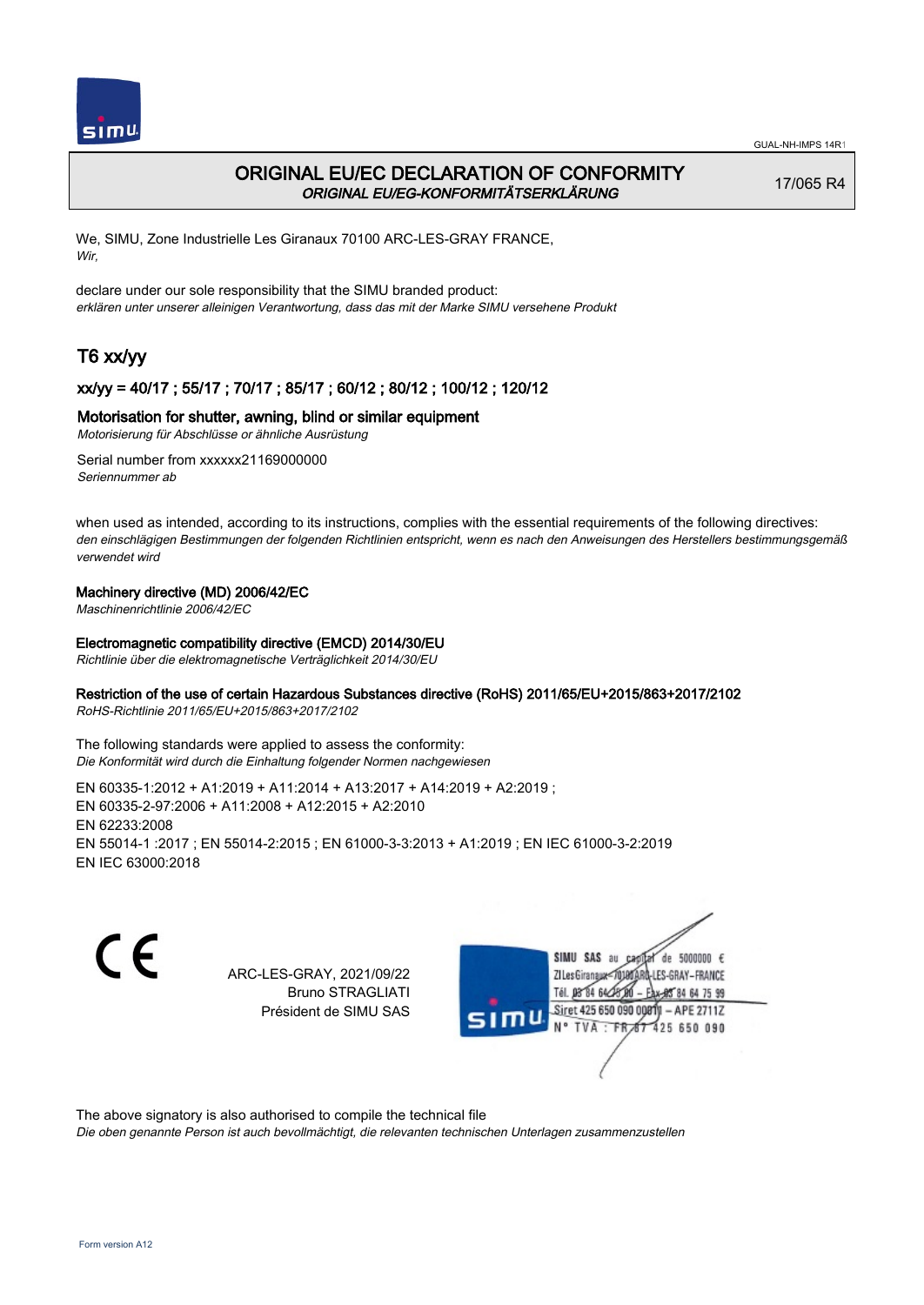

# ORIGINAL EU/EC DECLARATION OF CONFORMITY DECLARACIÓN UE/CE DE CONFORMIDAD ORIGINAL

17/065 R4

We, SIMU, Zone Industrielle Les Giranaux 70100 ARC-LES-GRAY FRANCE, Nosotros,

declare under our sole responsibility that the SIMU branded product: declaramos bajo nuestra única responsabilidad, que los productos de la marca SIMU

# T6 xx/yy

## xx/yy = 40/17 ; 55/17 ; 70/17 ; 85/17 ; 60/12 ; 80/12 ; 100/12 ; 120/12

### Motorisation for shutter, awning, blind or similar equipment

Motorización de persiana, toldo, cortina o equipos similares

Serial number from xxxxxx21169000000 número de serie a partir de

when used as intended, according to its instructions, complies with the essential requirements of the following directives: cuando se utilizan según el uso previsto, de conformidad con sus instrucciones, cumplen con los requisitos esenciales de las siguientes directivas

### Machinery directive (MD) 2006/42/EC

Directiva "Máquinas" 2006/42/EC

#### Electromagnetic compatibility directive (EMCD) 2014/30/EU

Directiva compatibilidad electromagnética 2014/30/EU

#### Restriction of the use of certain Hazardous Substances directive (RoHS) 2011/65/EU+2015/863+2017/2102

Directiva RoHS 2011/65/EU+2015/863+2017/2102

The following standards were applied to assess the conformity: Las siguientes normas de referencia han sido aplicadas para evaluar la conformidad

EN 60335‑1:2012 + A1:2019 + A11:2014 + A13:2017 + A14:2019 + A2:2019 ; EN 60335‑2‑97:2006 + A11:2008 + A12:2015 + A2:2010 EN 62233:2008 EN 55014‑1 :2017 ; EN 55014‑2:2015 ; EN 61000‑3‑3:2013 + A1:2019 ; EN IEC 61000‑3‑2:2019 EN IEC 63000:2018

CE

ARC-LES-GRAY, 2021/09/22 Bruno STRAGLIATI Président de SIMU SAS



The above signatory is also authorised to compile the technical file

el firmante, anteriormente mencionado tambien esta facultado para elaborar el expediente tecnico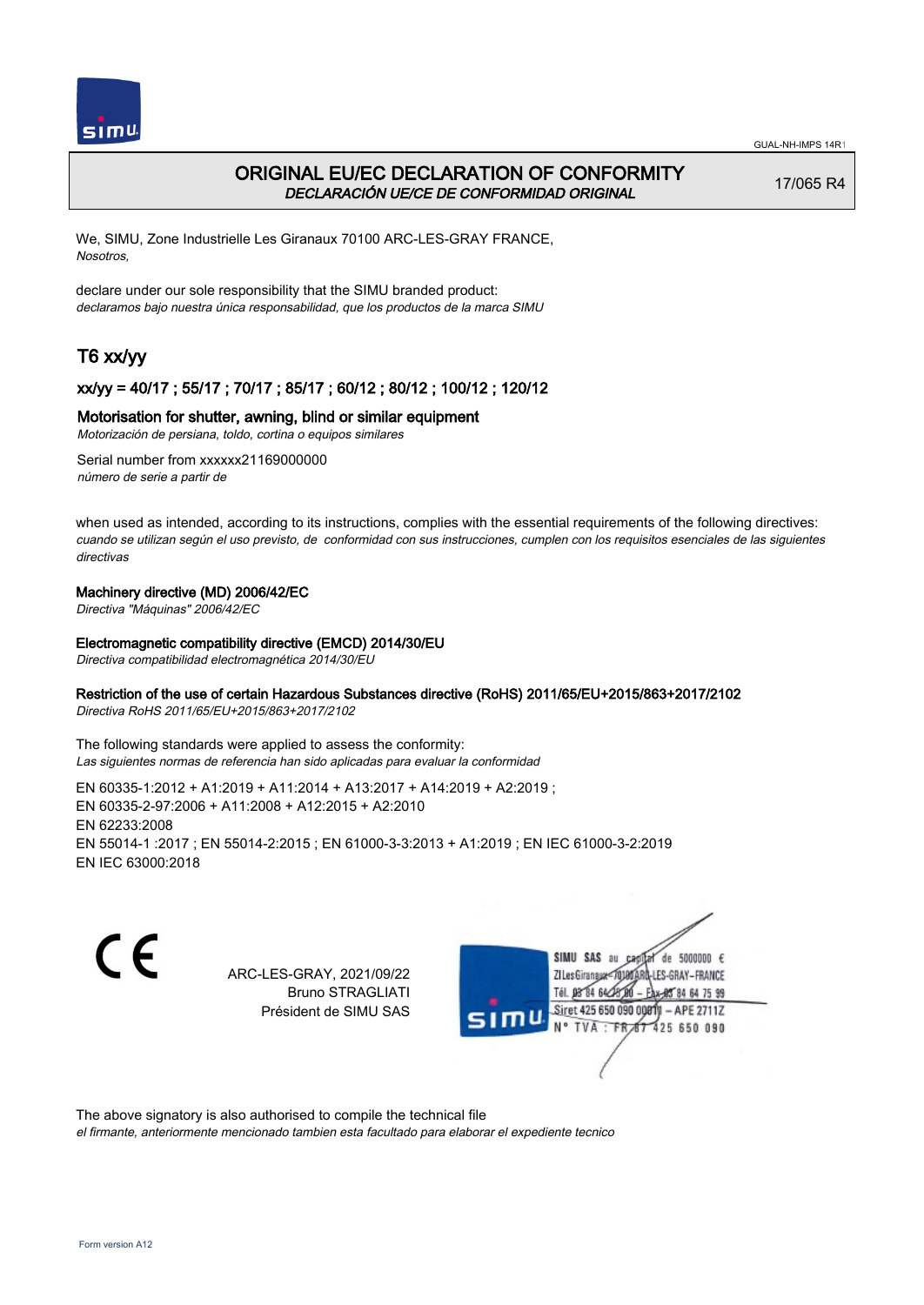

# ORIGINAL EU/EC DECLARATION OF CONFORMITY DICHIARAZIONE DI CONFORMITÀ UE/CE ORIGINALE

17/065 R4

We, SIMU, Zone Industrielle Les Giranaux 70100 ARC-LES-GRAY FRANCE, Noi,

declare under our sole responsibility that the SIMU branded product: dichiariamo sotto la nostra esclusiva responsabilità che l'appareccho di marca SIMU

# T6 xx/yy

### xx/yy = 40/17 ; 55/17 ; 70/17 ; 85/17 ; 60/12 ; 80/12 ; 100/12 ; 120/12

#### Motorisation for shutter, awning, blind or similar equipment

Motorizzazione di tapparella, persiana, tenda o apparecchiatura similare

Serial number from xxxxxx21169000000 Numero di serie a partire da

when used as intended, according to its instructions, complies with the essential requirements of the following directives: se utilizzato secondo l'uso previsto, come descritto nel suo manuale d'istruzioni, è conforme ai requisiti essenziali delle seguenti Direttive

#### Machinery directive (MD) 2006/42/EC

Direttiva Macchine 2006/42/EC

#### Electromagnetic compatibility directive (EMCD) 2014/30/EU

Direttiva compatibilità elettromagnetica 2014/30/EU

## Restriction of the use of certain Hazardous Substances directive (RoHS) 2011/65/EU+2015/863+2017/2102

Direttiva RoHS 2011/65/EU+2015/863+2017/2102

The following standards were applied to assess the conformity: I seguenti standard di riferimento sono stati applicati per ottenere la conformità

EN 60335‑1:2012 + A1:2019 + A11:2014 + A13:2017 + A14:2019 + A2:2019 ; EN 60335‑2‑97:2006 + A11:2008 + A12:2015 + A2:2010 EN 62233:2008 EN 55014‑1 :2017 ; EN 55014‑2:2015 ; EN 61000‑3‑3:2013 + A1:2019 ; EN IEC 61000‑3‑2:2019 EN IEC 63000:2018

C E

ARC-LES-GRAY, 2021/09/22 Bruno STRAGLIATI Président de SIMU SAS



The above signatory is also authorised to compile the technical file Il firmatario è inoltre autorizzato a costituire il fascicolo tecnico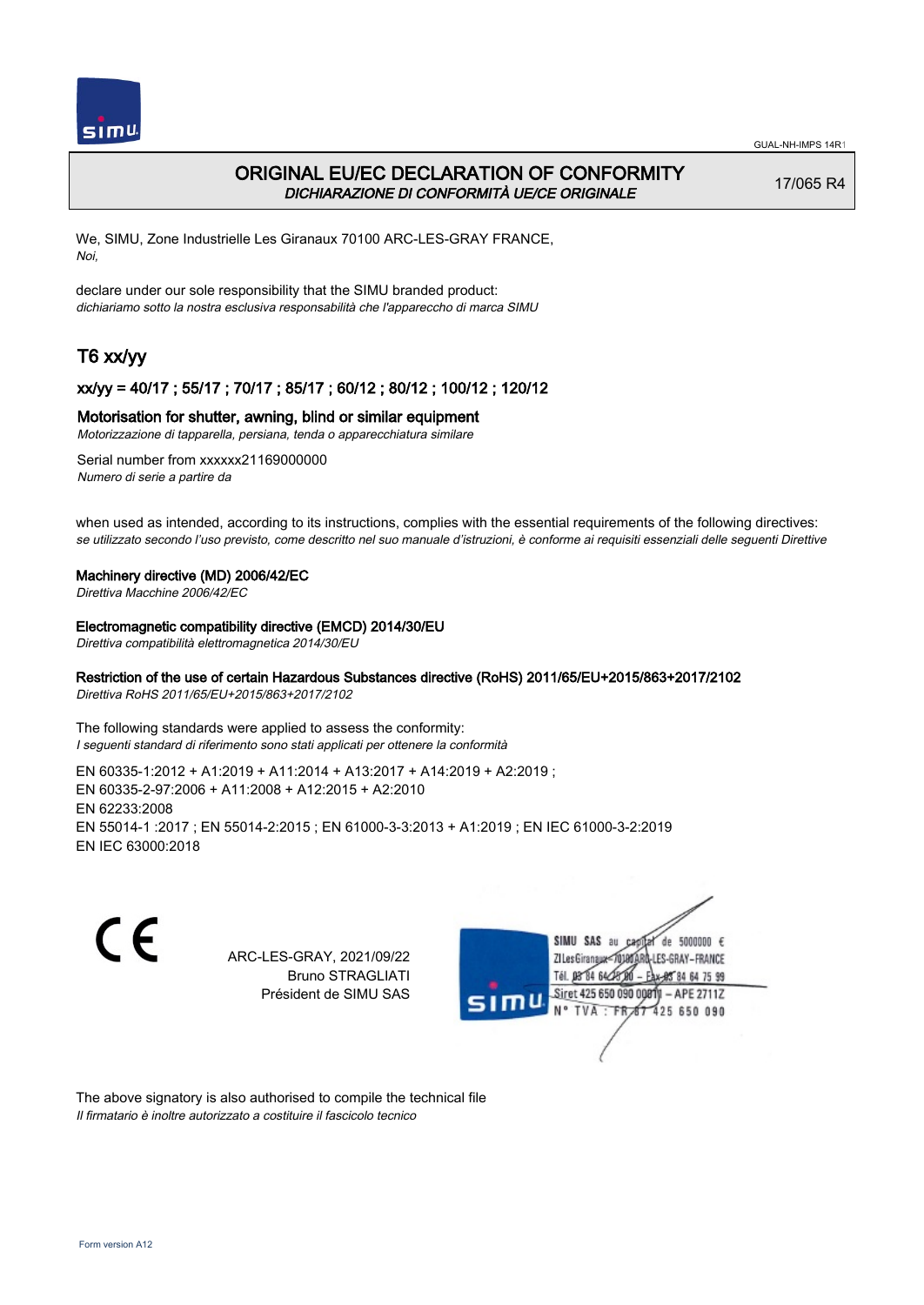

# ORIGINAL EU/EC DECLARATION OF CONFORMITY ОРИГИНАЛНА EU/EC ДЕКЛАРАЦИЯ ЗА СЪОТВЕТСТВИЕ

17/065 R4

We, SIMU, Zone Industrielle Les Giranaux 70100 ARC-LES-GRAY FRANCE, Ние,

declare under our sole responsibility that the SIMU branded product: декларираме на своя лична отговорност, че продукт с търговска марка SIMU

# T6 xx/yy

## xx/yy = 40/17 ; 55/17 ; 70/17 ; 85/17 ; 60/12 ; 80/12 ; 100/12 ; 120/12

#### Motorisation for shutter, awning, blind or similar equipment

Моторизация за ролетни щори, сенници или други подобни засенчващи изделия

Serial number from xxxxxx21169000000 сериен номер от

when used as intended, according to its instructions, complies with the essential requirements of the following directives: когато се използва съобразно предназначението си и в съответствие с инструкциите е в съответствие с основните изисквания на следните директиви

### Machinery directive (MD) 2006/42/EC

Машинна директива 2006/42/EC

#### Electromagnetic compatibility directive (EMCD) 2014/30/EU

Директива за електромагнитна съвместимост 2014/30/EU

#### Restriction of the use of certain Hazardous Substances directive (RoHS) 2011/65/EU+2015/863+2017/2102

RoHS Директива относно ограничението на употребата на определени опасни вещества в електрическото и електронното оборудване 2011/65/EU+2015/863+2017/2102

The following standards were applied to assess the conformity: Следните референтни стандарти са приложени за оценяване на съответствието

EN 60335‑1:2012 + A1:2019 + A11:2014 + A13:2017 + A14:2019 + A2:2019 ; EN 60335‑2‑97:2006 + A11:2008 + A12:2015 + A2:2010 EN 62233:2008 EN 55014‑1 :2017 ; EN 55014‑2:2015 ; EN 61000‑3‑3:2013 + A1:2019 ; EN IEC 61000‑3‑2:2019 EN IEC 63000:2018

C E

ARC-LES-GRAY, 2021/09/22 Bruno STRAGLIATI Président de SIMU SAS

SIMU SAS au  $cardiz$  de 5000000  $\epsilon$ LES-GRAY-FRANCE ZI Les Giranaux</DJ80AF Tél. 08 84 64 28 584 64 75 99 Siret 425 650 090 008TV  $-$  APE 2711Z N° TVA : FRAT 425 650 090

The above signatory is also authorised to compile the technical file Гоеподписващия също е упълномощен да съставя техническо досие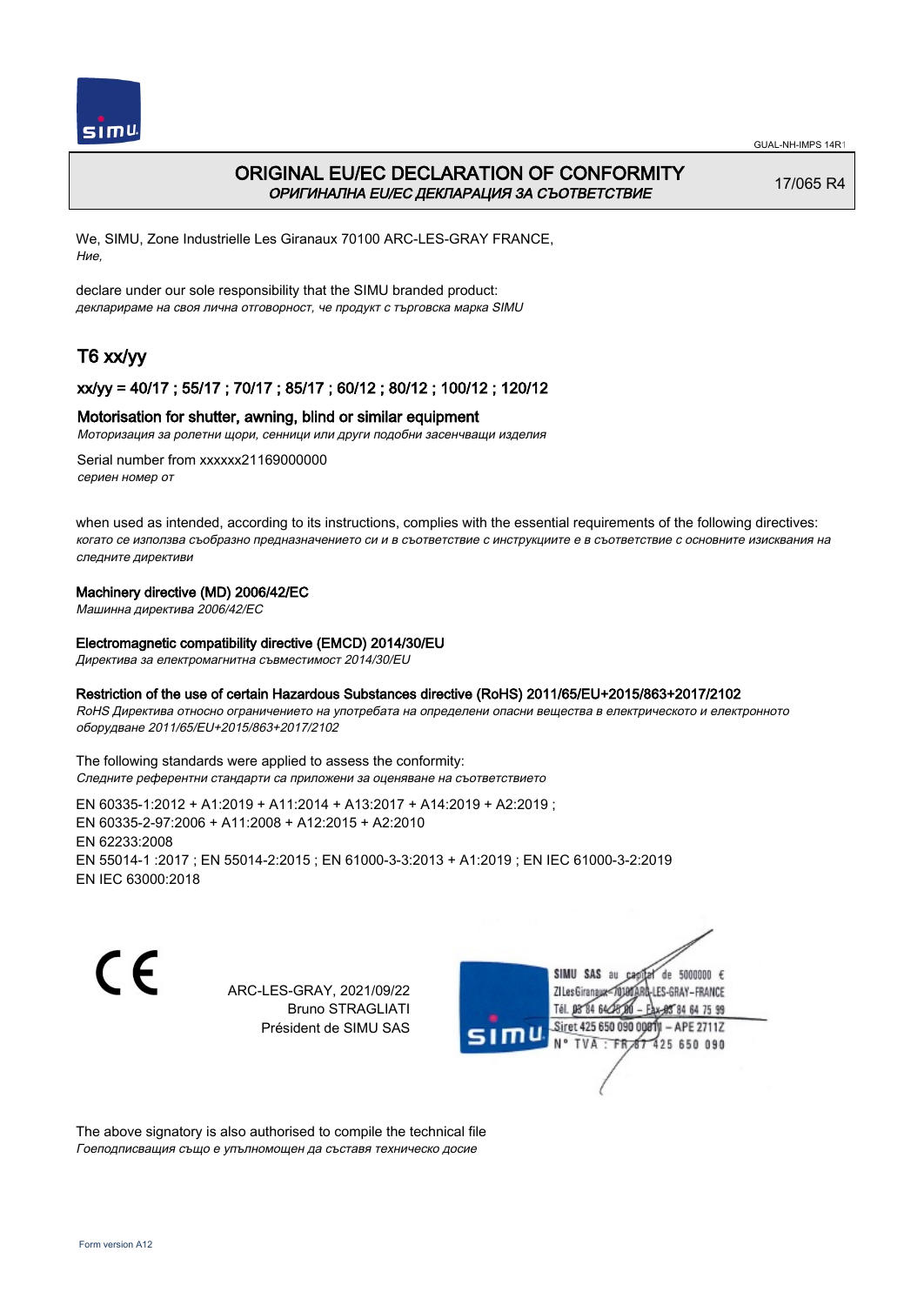

# ORIGINAL EU/EC DECLARATION OF CONFORMITY ORIGINÁLNÍ EU/ES PROHLÁŠENÍ O SHODĚ

17/065 R4

We, SIMU, Zone Industrielle Les Giranaux 70100 ARC-LES-GRAY FRANCE, My,

declare under our sole responsibility that the SIMU branded product: prohlašujeme na svou výlučnou odpovědnost, že výrobek značky SIMU

# T6 xx/yy

## xx/yy = 40/17 ; 55/17 ; 70/17 ; 85/17 ; 60/12 ; 80/12 ; 100/12 ; 120/12

### Motorisation for shutter, awning, blind or similar equipment

Pohon pro rolety, markýzy, clony nebo podobná zařízení

Serial number from xxxxxx21169000000 Sériové číslo od

when used as intended, according to its instructions, complies with the essential requirements of the following directives: pokud je používán v souladu s účelem použití a s návodem, splňuje základní požadavky těchto směrnic

#### Machinery directive (MD) 2006/42/EC

Směrnice o strojních zařízeních 2006/42/EC

#### Electromagnetic compatibility directive (EMCD) 2014/30/EU

Směrnice o elektromagnetické kompatibilitě 2014/30/EU

### Restriction of the use of certain Hazardous Substances directive (RoHS) 2011/65/EU+2015/863+2017/2102

Směrnice o omezení používání některých nebezpečných látek v elektrických a elektronických zařízeních 2011/65/EU+2015/863+2017/2102

The following standards were applied to assess the conformity: Pro posouzení shody byly použity následující normy

EN 60335‑1:2012 + A1:2019 + A11:2014 + A13:2017 + A14:2019 + A2:2019 ; EN 60335‑2‑97:2006 + A11:2008 + A12:2015 + A2:2010 EN 62233:2008 EN 55014‑1 :2017 ; EN 55014‑2:2015 ; EN 61000‑3‑3:2013 + A1:2019 ; EN IEC 61000‑3‑2:2019 EN IEC 63000:2018

C E

ARC-LES-GRAY, 2021/09/22 Bruno STRAGLIATI Président de SIMU SAS



The above signatory is also authorised to compile the technical file Výše uvedená osoba je také osoba pověřená sestavením technické dokumentace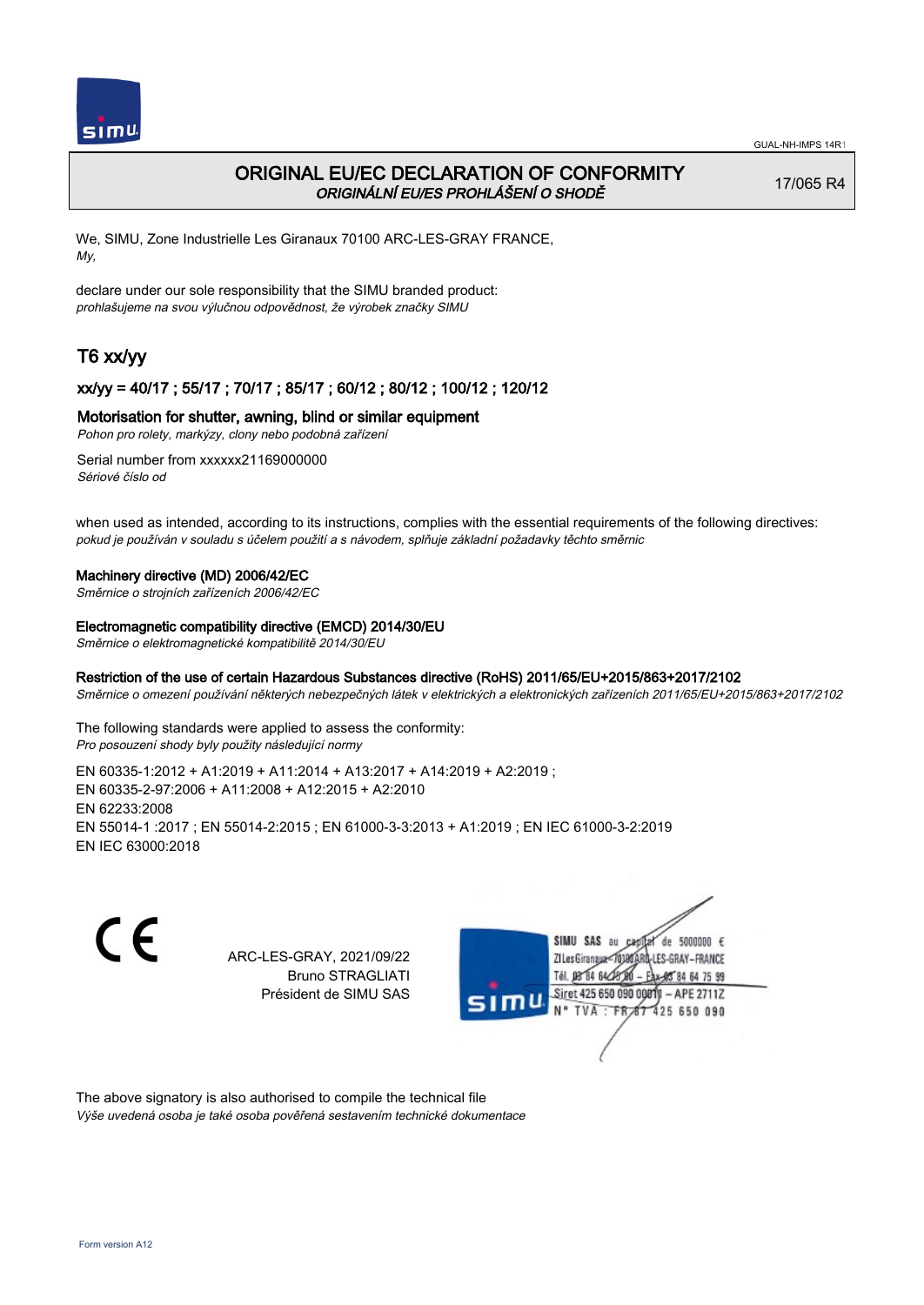

# ORIGINAL EU/EC DECLARATION OF CONFORMITY ORIGINAL EU/EF-OVERENSSTEMMELSESERKLÆRING

17/065 R4

We, SIMU, Zone Industrielle Les Giranaux 70100 ARC-LES-GRAY FRANCE, Vi,

declare under our sole responsibility that the SIMU branded product: erklærer som eneansvarlige, at SIMU mærkede produkter

# T6 xx/yy

## xx/yy = 40/17 ; 55/17 ; 70/17 ; 85/17 ; 60/12 ; 80/12 ; 100/12 ; 120/12

### Motorisation for shutter, awning, blind or similar equipment

Motorisering af gitre, markiser, persienner eller lign. udstyr

Serial number from xxxxxx21169000000 serienummer fra

when used as intended, according to its instructions, complies with the essential requirements of the following directives: når det anvendes efter hensigten, efter dennes instrukser, overholder kravene i følgende direktiver

### Machinery directive (MD) 2006/42/EC

Maskindirektivet 2006/42/EC

#### Electromagnetic compatibility directive (EMCD) 2014/30/EU

Elektromagnetisk kompatibilitet direktiv 2014/30/EU

## Restriction of the use of certain Hazardous Substances directive (RoHS) 2011/65/EU+2015/863+2017/2102

RoHS direktiv 2011/65/EU+2015/863+2017/2102

The following standards were applied to assess the conformity: Referencestandarderne der følger blev anvendt til at vurdere overholdelsen

EN 60335‑1:2012 + A1:2019 + A11:2014 + A13:2017 + A14:2019 + A2:2019 ; EN 60335‑2‑97:2006 + A11:2008 + A12:2015 + A2:2010 EN 62233:2008 EN 55014‑1 :2017 ; EN 55014‑2:2015 ; EN 61000‑3‑3:2013 + A1:2019 ; EN IEC 61000‑3‑2:2019 EN IEC 63000:2018

C E

ARC-LES-GRAY, 2021/09/22 Bruno STRAGLIATI Président de SIMU SAS



The above signatory is also authorised to compile the technical file Personen nævnt ovenfor er også godkendt til at udarbejde det tekniske dossier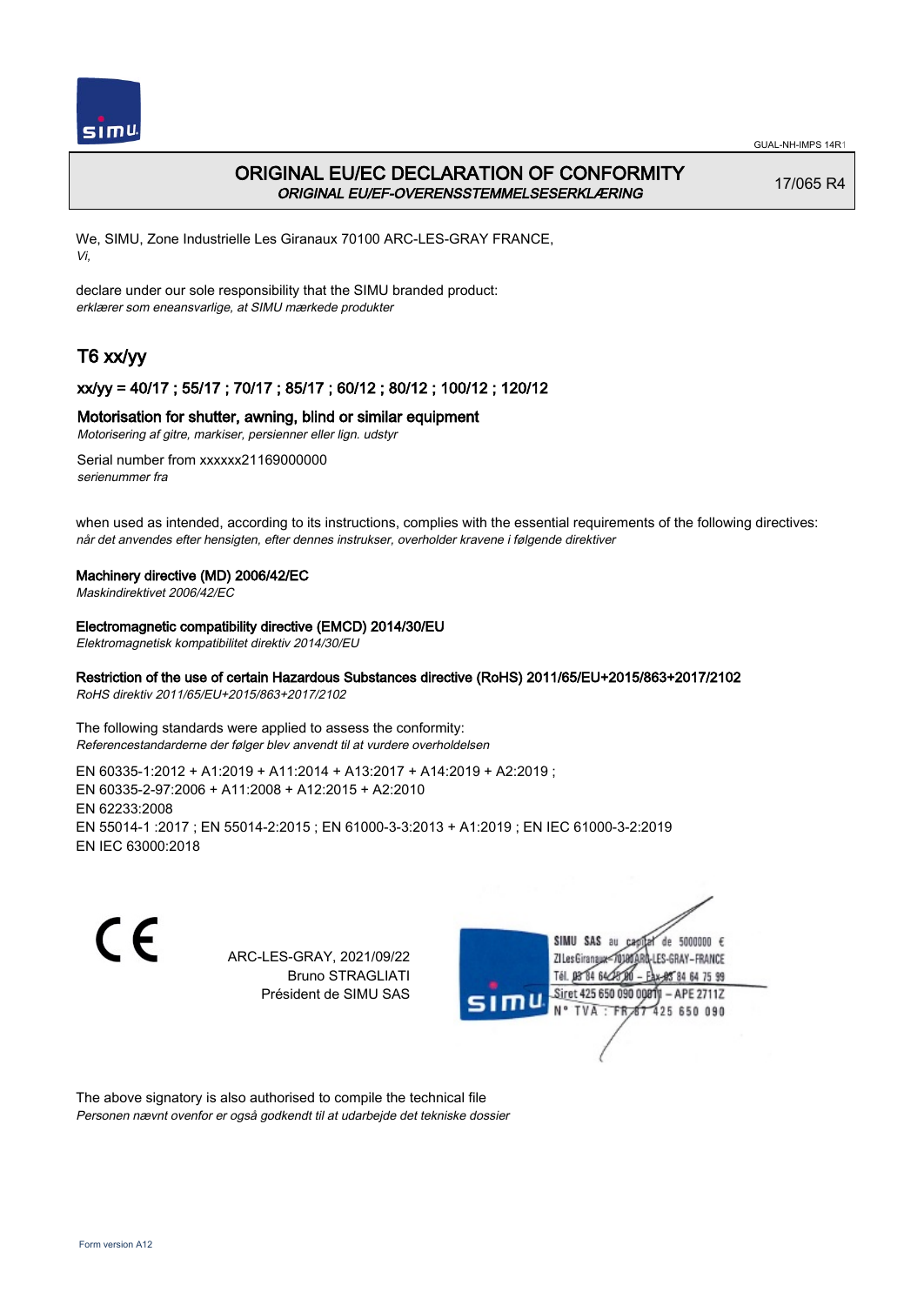

# ORIGINAL EU/EC DECLARATION OF CONFORMITY EL/EK VASTAVUSDEKLARATSIOON

17/065 R4

We, SIMU, Zone Industrielle Les Giranaux 70100 ARC-LES-GRAY FRANCE, Meie,

declare under our sole responsibility that the SIMU branded product: kinnitame kogu vastutusega, et SIMU kaubamärgiga tooted

# T6 xx/yy

### xx/yy = 40/17 ; 55/17 ; 70/17 ; 85/17 ; 60/12 ; 80/12 ; 100/12 ; 120/12

### Motorisation for shutter, awning, blind or similar equipment

Aknaluukide, varikatuste, aknakardinate või sarnaste seadmete motoriseerimine

Serial number from xxxxxx21169000000 Seerianumber alates

when used as intended, according to its instructions, complies with the essential requirements of the following directives: kui kasutatakse eesmärgipäraselt ja juhiste kohaselt, vastavad käesoleva direktiivi põhinõuetele

#### Machinery directive (MD) 2006/42/EC

Masinate direktiiv 2006/42/EC

#### Electromagnetic compatibility directive (EMCD) 2014/30/EU

Elektromagnetilise ühilduvuse direktiiv 2014/30/EU

### Restriction of the use of certain Hazardous Substances directive (RoHS) 2011/65/EU+2015/863+2017/2102

RoHs direktiiv ohtlike ainete kasutamise piirangute kohta elektri- ja elektroonikaseadmetes 2011/65/EU+2015/863+2017/2102

The following standards were applied to assess the conformity: Vastavusdeklaratsiooni hindamiseks kasutatakse järgmisi standardeid

EN 60335‑1:2012 + A1:2019 + A11:2014 + A13:2017 + A14:2019 + A2:2019 ; EN 60335‑2‑97:2006 + A11:2008 + A12:2015 + A2:2010 EN 62233:2008 EN 55014‑1 :2017 ; EN 55014‑2:2015 ; EN 61000‑3‑3:2013 + A1:2019 ; EN IEC 61000‑3‑2:2019 EN IEC 63000:2018

C E

ARC-LES-GRAY, 2021/09/22 Bruno STRAGLIATI Président de SIMU SAS



The above signatory is also authorised to compile the technical file Eelpool nimetatud isik on volitatud koostama tehnilist dokumentatsiooni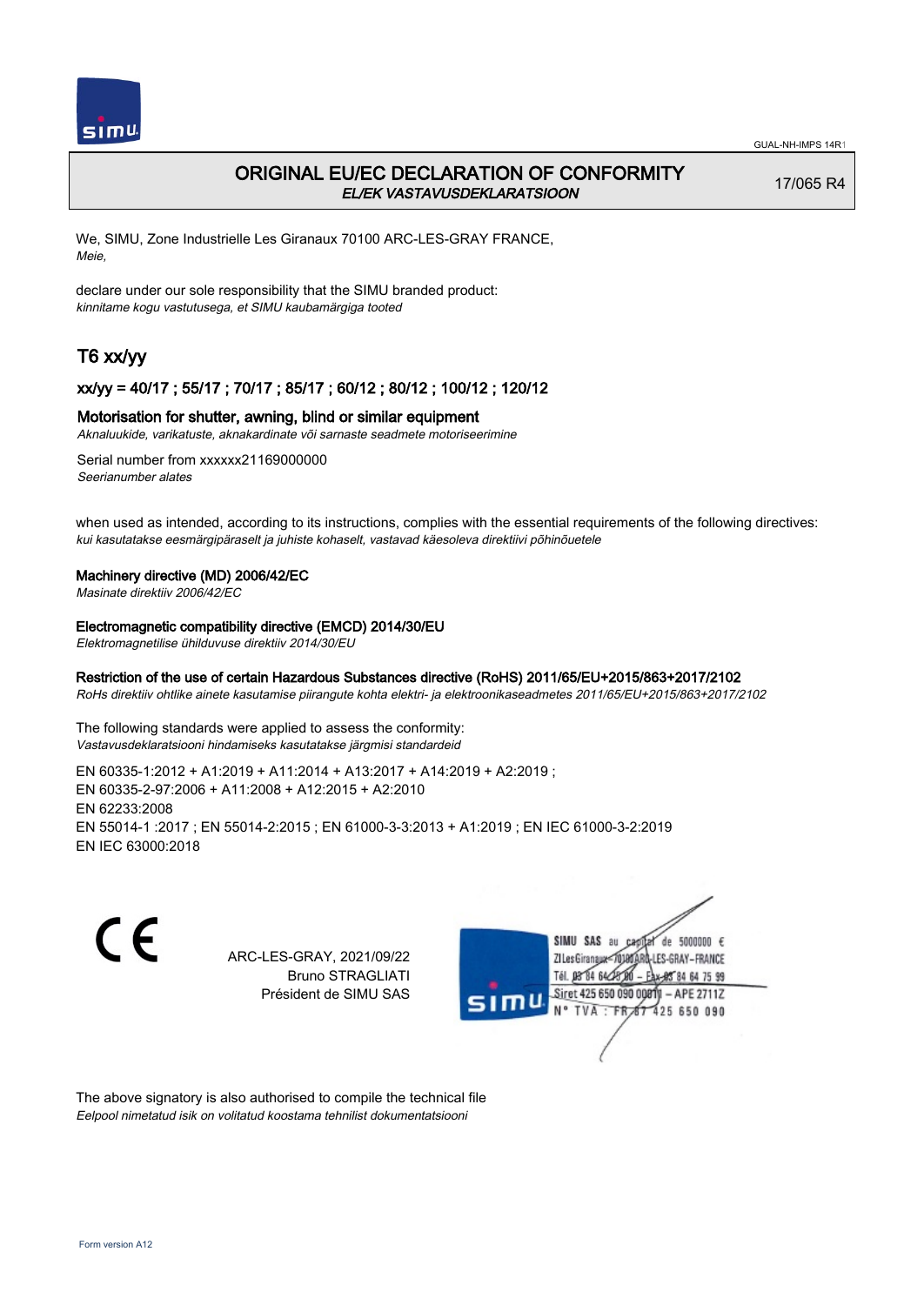

# ORIGINAL EU/EC DECLARATION OF CONFORMITY ALKUPERÄISET EU/EY-VAATIMUSTENMUKAISUUSVAKUUTUS

17/065 R4

We, SIMU, Zone Industrielle Les Giranaux 70100 ARC-LES-GRAY FRANCE, Me,

declare under our sole responsibility that the SIMU branded product: vakuutamme omalla vastuullamme, että SIMU merkkituote

# T6 xx/yy

## xx/yy = 40/17 ; 55/17 ; 70/17 ; 85/17 ; 60/12 ; 80/12 ; 100/12 ; 120/12

### Motorisation for shutter, awning, blind or similar equipment

Sälerullainten, markiisien, kaihtimien tai vastaavien motorisointi

Serial number from xxxxxx21169000000 sarianumerot

when used as intended, according to its instructions, complies with the essential requirements of the following directives: kun käytettynä oikein ja sen ohjeiden mukaan, noudattaa seuraavien direktiivien olennaisia vaatimuksia

#### Machinery directive (MD) 2006/42/EC

Konedirektiivin 2006/42/EC

#### Electromagnetic compatibility directive (EMCD) 2014/30/EU

Sähkömagneettinen yhteensopivuus direktiivin 2014/30/EU

# Restriction of the use of certain Hazardous Substances directive (RoHS) 2011/65/EU+2015/863+2017/2102

RoHS direktiivin 2011/65/EU+2015/863+2017/2102

The following standards were applied to assess the conformity: Seuraavia viitestandardeja sovellettiin vaatimustenmukaisuusvakuutusta arvioitaessa

EN 60335‑1:2012 + A1:2019 + A11:2014 + A13:2017 + A14:2019 + A2:2019 ; EN 60335‑2‑97:2006 + A11:2008 + A12:2015 + A2:2010 EN 62233:2008 EN 55014‑1 :2017 ; EN 55014‑2:2015 ; EN 61000‑3‑3:2013 + A1:2019 ; EN IEC 61000‑3‑2:2019 EN IEC 63000:2018

C E

ARC-LES-GRAY, 2021/09/22 Bruno STRAGLIATI Président de SIMU SAS



The above signatory is also authorised to compile the technical file Yllä allekirjoittaja on myös valtuutettu kokoamaan teknisten tiedostojen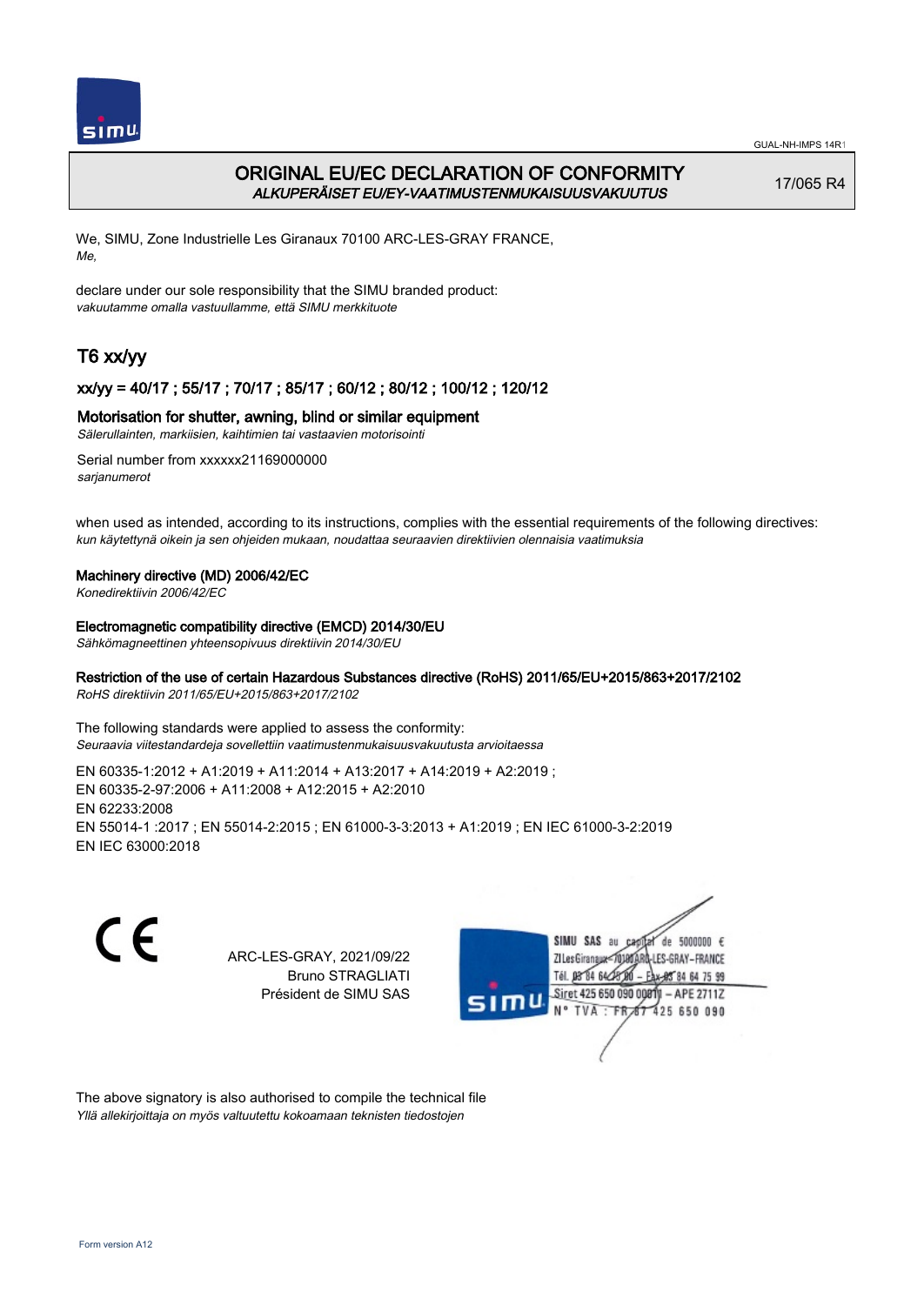

# ORIGINAL EU/EC DECLARATION OF CONFORMITY ΠΡΩΤΟΤΥΠΟ ΔΗΛΩΣΗ ΣΥΜΜΟΡΦΩΣΗΣ ΕΕ/EK

17/065 R4

We, SIMU, Zone Industrielle Les Giranaux 70100 ARC-LES-GRAY FRANCE, εμείς,

declare under our sole responsibility that the SIMU branded product: Δηλώνουμε αναλαμβάνοντας την αποκλειστική ευθύνη ότι το επώνυμο προϊόν SIMU

# T6 xx/yy

### xx/yy = 40/17 ; 55/17 ; 70/17 ; 85/17 ; 60/12 ; 80/12 ; 100/12 ; 120/12

### Motorisation for shutter, awning, blind or similar equipment

Μηχανοκίνηση για ρολα,τέντες,στόρια ή παρόμοιο εξοπλισμό

Serial number from xxxxxx21169000000 σειριακό αριθμό από

when used as intended, according to its instructions, complies with the essential requirements of the following directives: όταν χρησιμοποιείται όπως έχει προβλεφθεί, σύμφωνα με τις οδηγίες του, συμφωνεί με τις βασικές απαιτήσεις των ακόλουθων οδηγιών

#### Machinery directive (MD) 2006/42/EC

Οδηγία περι μηχανικού εξοπλισμού 2006/42/EC

#### Electromagnetic compatibility directive (EMCD) 2014/30/EU

Οδηγία ηλεκτρομαγνητικής συμβατότητας 2014/30/EU

## Restriction of the use of certain Hazardous Substances directive (RoHS) 2011/65/EU+2015/863+2017/2102

Οδηγίας RoHS 2011/65/EU+2015/863+2017/2102

The following standards were applied to assess the conformity: Τα πρότυπα αναφοράς που ακολουθούν εφαρμόστηκαν με σκοπό την αξιολόγηση της συμμόρφωσης

EN 60335‑1:2012 + A1:2019 + A11:2014 + A13:2017 + A14:2019 + A2:2019 ; EN 60335‑2‑97:2006 + A11:2008 + A12:2015 + A2:2010 EN 62233:2008 EN 55014‑1 :2017 ; EN 55014‑2:2015 ; EN 61000‑3‑3:2013 + A1:2019 ; EN IEC 61000‑3‑2:2019 EN IEC 63000:2018

C E

ARC-LES-GRAY, 2021/09/22 Bruno STRAGLIATI Président de SIMU SAS



The above signatory is also authorised to compile the technical file

Το πρόσωπο που αναφέρεται παραπάνω είναι επίσης εξουσιοδοτημένο να καταρτίσει τον τεχνικό φάκελο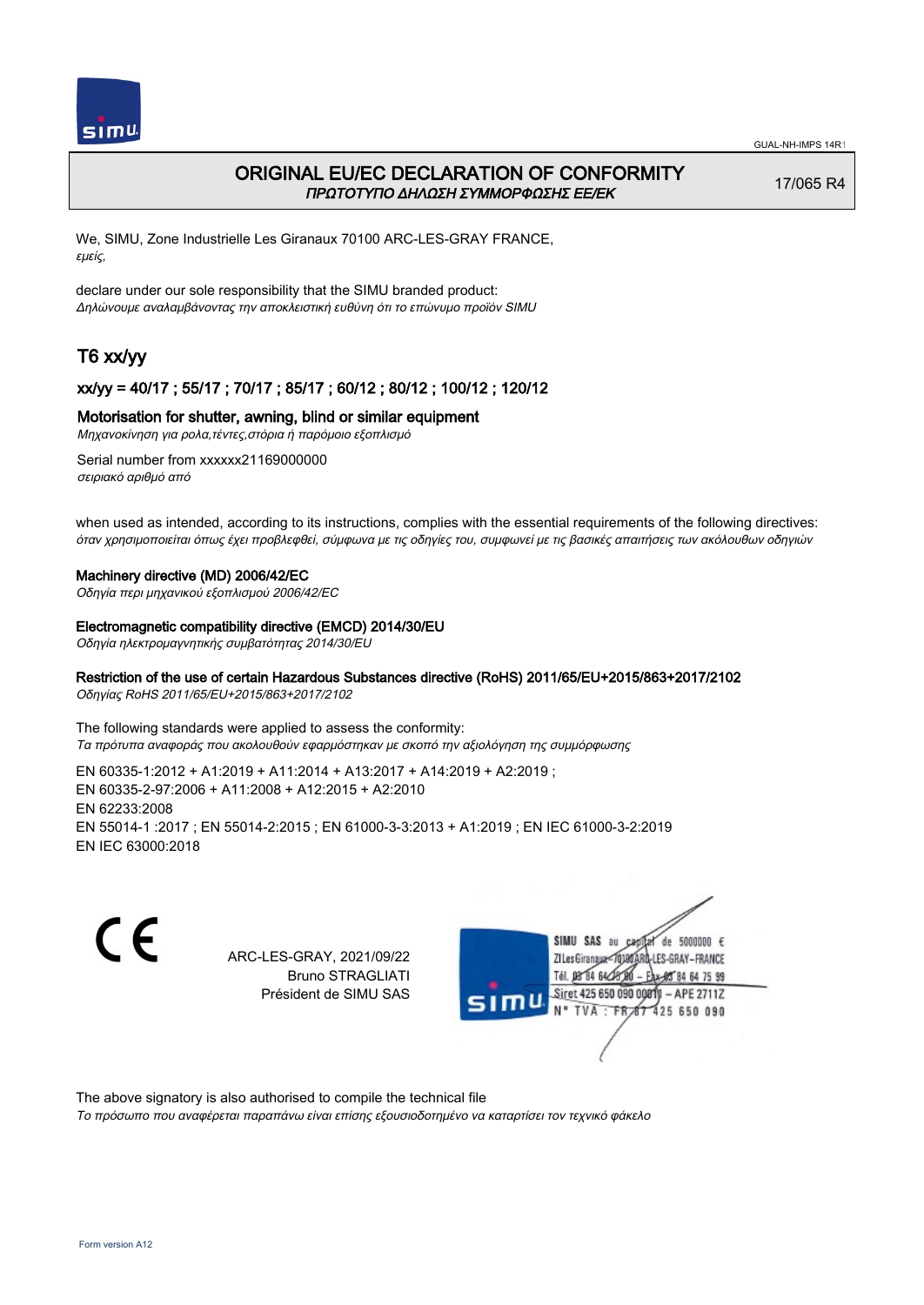

# ORIGINAL EU/EC DECLARATION OF CONFORMITY ORGINALNA EU/EC DEKLARACIJA O USKLAĐENOSTI

17/065 R4

We, SIMU, Zone Industrielle Les Giranaux 70100 ARC-LES-GRAY FRANCE, Mi,

declare under our sole responsibility that the SIMU branded product: izjavljujemo pod punom odgovornošču da je proizvod marke SIMU

# T6 xx/yy

## xx/yy = 40/17 ; 55/17 ; 70/17 ; 85/17 ; 60/12 ; 80/12 ; 100/12 ; 120/12

### Motorisation for shutter, awning, blind or similar equipment

Motorizacija za rolete,tende,sjenila ili slične opreme

Serial number from xxxxxx21169000000 Serijski broj iz

when used as intended, according to its instructions, complies with the essential requirements of the following directives: ako se upotrebljava prema namjeni, prema važećim uputama, usklađen sa prijeko potrebnim zahtijevima slijedećih direktiva

#### Machinery directive (MD) 2006/42/EC

Direktiva o strojevima 2006/42/EC

#### Electromagnetic compatibility directive (EMCD) 2014/30/EU

Direktiva o elektromagnetskoj usklađenosti 2014/30/EU

## Restriction of the use of certain Hazardous Substances directive (RoHS) 2011/65/EU+2015/863+2017/2102

Direktiva RoHS 2011/65/EU+2015/863+2017/2102

The following standards were applied to assess the conformity: Slijedeće reference standarda se primjenjuju da se odredi usklađenost

EN 60335‑1:2012 + A1:2019 + A11:2014 + A13:2017 + A14:2019 + A2:2019 ; EN 60335‑2‑97:2006 + A11:2008 + A12:2015 + A2:2010 EN 62233:2008 EN 55014‑1 :2017 ; EN 55014‑2:2015 ; EN 61000‑3‑3:2013 + A1:2019 ; EN IEC 61000‑3‑2:2019 EN IEC 63000:2018

C E

ARC-LES-GRAY, 2021/09/22 Bruno STRAGLIATI Président de SIMU SAS



The above signatory is also authorised to compile the technical file Gore navedeni potpisnik također je ovlašten za sastavljanje tehničkog dokumenta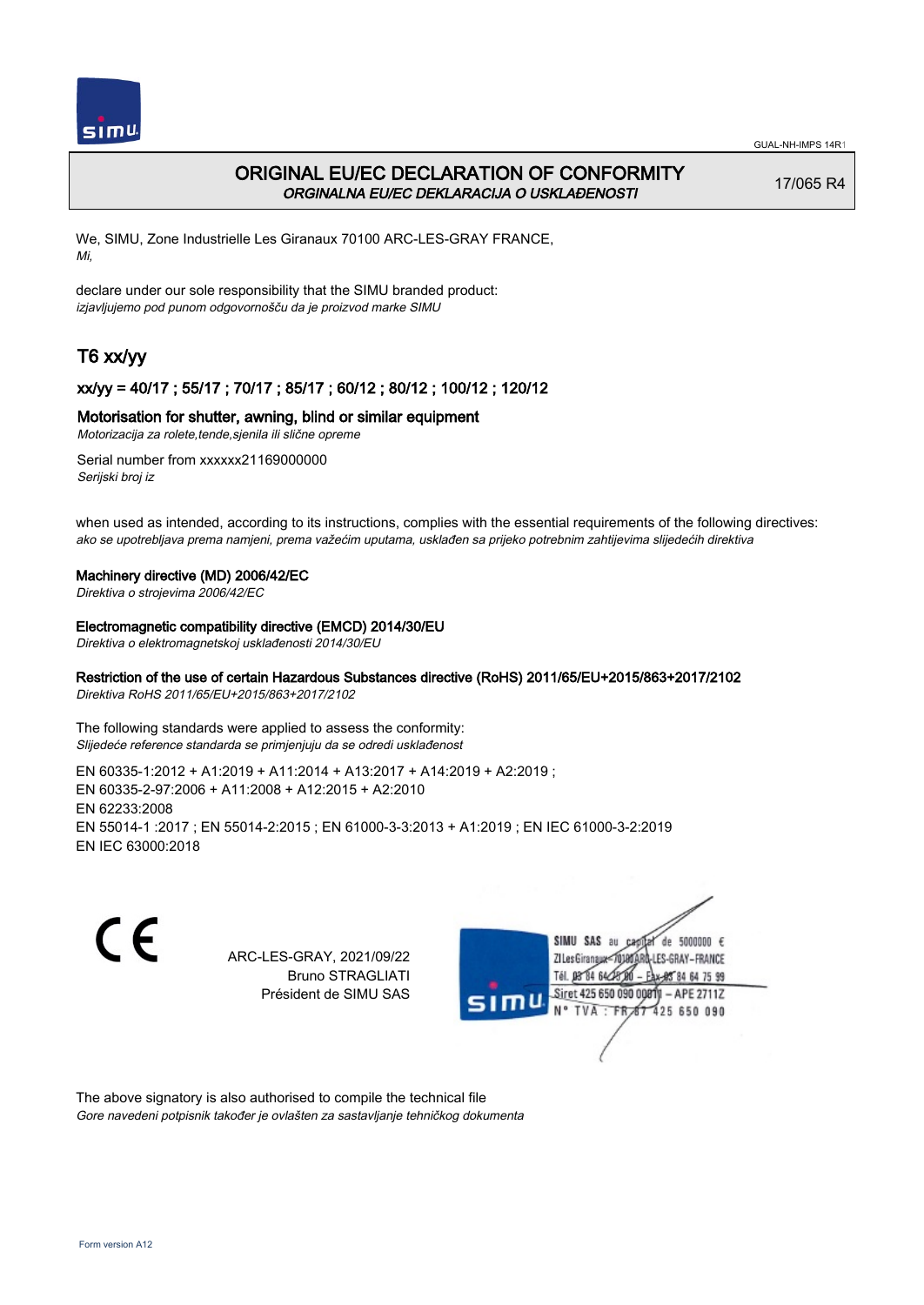

# ORIGINAL EU/EC DECLARATION OF CONFORMITY Eredeti EU/CE Megfelelőségi Nyilatkozat

17/065 R4

We, SIMU, Zone Industrielle Les Giranaux 70100 ARC-LES-GRAY FRANCE, Alulírott,

declare under our sole responsibility that the SIMU branded product: felelősségünk teljes tudatában kijelentjük, hogy a szóban forgó SIMU termék

# T6 xx/yy

### xx/yy = 40/17 ; 55/17 ; 70/17 ; 85/17 ; 60/12 ; 80/12 ; 100/12 ; 120/12

### Motorisation for shutter, awning, blind or similar equipment

Redőny, napellenző vagy hasonlószerkezetek motorizálása

Serial number from xxxxxx21169000000 Sorozatszámtól

when used as intended, according to its instructions, complies with the essential requirements of the following directives: megfelel, az alábbi irányelvekben megfogalmazott alapvető követelményeknek

#### Machinery directive (MD) 2006/42/EC

Gépekre vonatkozó irányelv 2006/42/EC

#### Electromagnetic compatibility directive (EMCD) 2014/30/EU

Elektromágneses megfelelőségi irányelv 2014/30/EU

## Restriction of the use of certain Hazardous Substances directive (RoHS) 2011/65/EU+2015/863+2017/2102

RoHS irányelv 2011/65/EU+2015/863+2017/2102

The following standards were applied to assess the conformity: A megfelelőség biztosításának érdekében az alábbi szabványok kerültek alkalmazásra

EN 60335‑1:2012 + A1:2019 + A11:2014 + A13:2017 + A14:2019 + A2:2019 ; EN 60335‑2‑97:2006 + A11:2008 + A12:2015 + A2:2010 EN 62233:2008 EN 55014‑1 :2017 ; EN 55014‑2:2015 ; EN 61000‑3‑3:2013 + A1:2019 ; EN IEC 61000‑3‑2:2019 EN IEC 63000:2018

C E

ARC-LES-GRAY, 2021/09/22 Bruno STRAGLIATI Président de SIMU SAS



The above signatory is also authorised to compile the technical file A fent említett aláíró is jogosult a műszaki dokumentáció összeállítására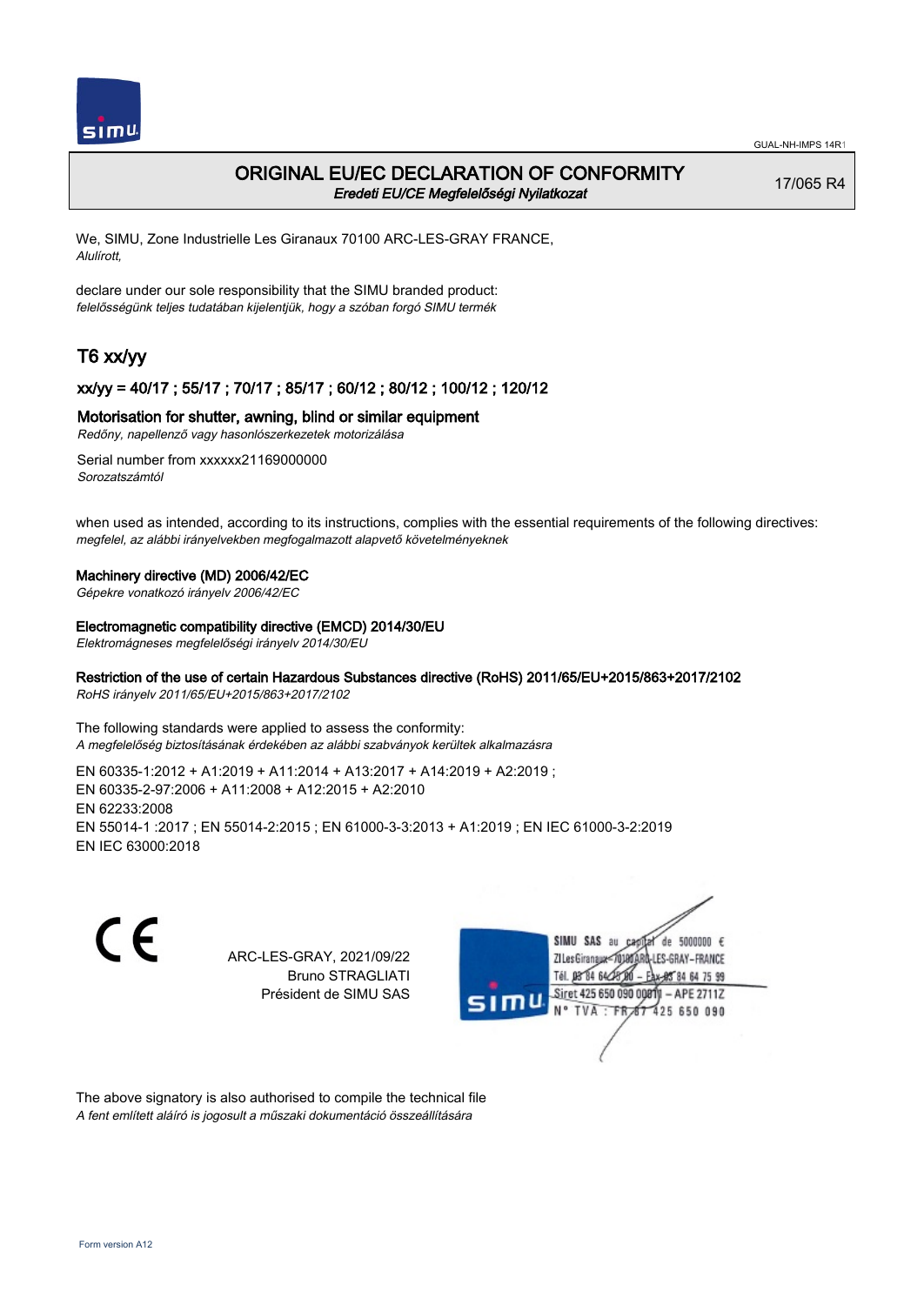

# ORIGINAL EU/EC DECLARATION OF CONFORMITY ORIGINALI ES/EB ATITIKTIES DEKLARACIJA

17/065 R4

We, SIMU, Zone Industrielle Les Giranaux 70100 ARC-LES-GRAY FRANCE, Mes,

declare under our sole responsibility that the SIMU branded product: atsakingai deklaruojame, kad SIMU kompanijos produktas

# T6 xx/yy

## xx/yy = 40/17 ; 55/17 ; 70/17 ; 85/17 ; 60/12 ; 80/12 ; 100/12 ; 120/12

#### Motorisation for shutter, awning, blind or similar equipment

Apsauginių žaliuzių, markizių, ritininių užuolaidų ir panašių gaminių automatizavimas

Serial number from xxxxxx21169000000 Serijos numeris nuo

when used as intended, according to its instructions, complies with the essential requirements of the following directives: naudojamas pagal paskirtį, pagal gamintojo instrukcijas, atitinka esminius šių Direktyvų reikalavimus

#### Machinery directive (MD) 2006/42/EC

Mašinų direktyva 2006/42/EC

Electromagnetic compatibility directive (EMCD) 2014/30/EU

Elektromagnetinio suderinamumo direktyva 2014/30/EU

## Restriction of the use of certain Hazardous Substances directive (RoHS) 2011/65/EU+2015/863+2017/2102

PMNA (RoHS) direktyva 2011/65/EU+2015/863+2017/2102

The following standards were applied to assess the conformity: Įverinti deklaruojamą atitiktį buvo taikomi toliau nurodyti standartai

EN 60335‑1:2012 + A1:2019 + A11:2014 + A13:2017 + A14:2019 + A2:2019 ; EN 60335‑2‑97:2006 + A11:2008 + A12:2015 + A2:2010 EN 62233:2008 EN 55014‑1 :2017 ; EN 55014‑2:2015 ; EN 61000‑3‑3:2013 + A1:2019 ; EN IEC 61000‑3‑2:2019 EN IEC 63000:2018

C E

ARC-LES-GRAY, 2021/09/22 Bruno STRAGLIATI Président de SIMU SAS



The above signatory is also authorised to compile the technical file Asmuo, pasirašęs šią deklaraciją, taip pat turi įgaliojimą sudaryti techninę bylą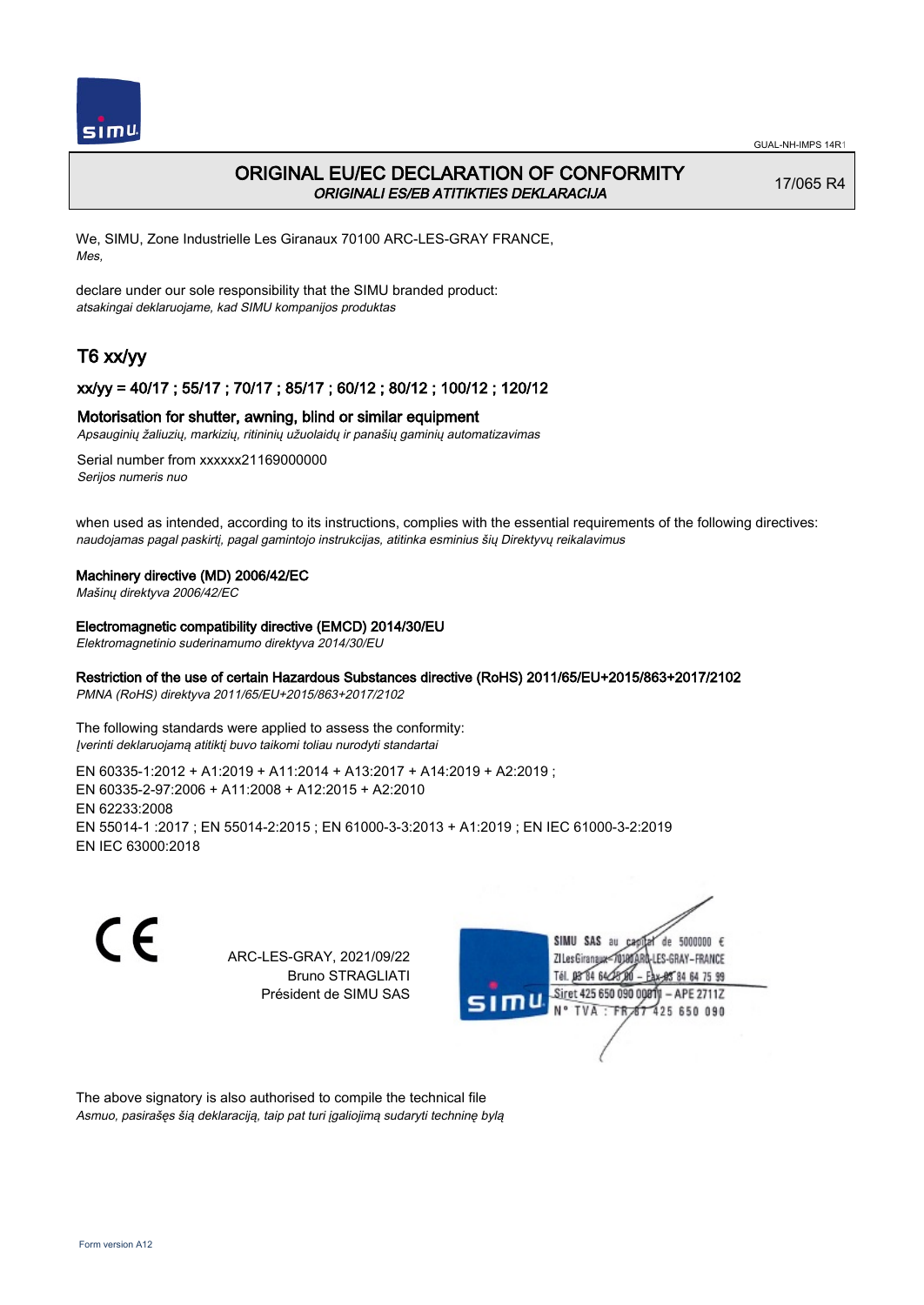

# ORIGINAL EU/EC DECLARATION OF CONFORMITY ES/EK ATBILSTĪBAS DEKLARĀCIJA

17/065 R4

We, SIMU, Zone Industrielle Les Giranaux 70100 ARC-LES-GRAY FRANCE, Mēs,

declare under our sole responsibility that the SIMU branded product: ar pilnu atbildību, apliecinām, ka SIMU zīmola produkti,

# T6 xx/yy

### xx/yy = 40/17 ; 55/17 ; 70/17 ; 85/17 ; 60/12 ; 80/12 ; 100/12 ; 120/12

#### Motorisation for shutter, awning, blind or similar equipment

Aizsargžalūziju, žalūziju, markīžu, aizkaru un līdzīgu gala produktu motorizēšana

Serial number from xxxxxx21169000000 sērijas numurs no

when used as intended, according to its instructions, complies with the essential requirements of the following directives: ja tie tiek lietoti saskaņā ar norādījumiem, atbilst šo direktīvu pamatprasībām

#### Machinery directive (MD) 2006/42/EC

Mašīnu Direktīva 2006/42/EC

Electromagnetic compatibility directive (EMCD) 2014/30/EU

Elektromagnētiskās Savietojamības Direktīva 2014/30/EU

#### Restriction of the use of certain Hazardous Substances directive (RoHS) 2011/65/EU+2015/863+2017/2102

RoHs Direktīva par dažādu bīstamu vielu izmantošanas ierobežošanu elektriskās un elektroniskās iekārtās 2011/65/EU+2015/863+2017/2102

The following standards were applied to assess the conformity: Atbilstības deklarācijas novērtēšanai tiek pielietoti sekojoši standarti

EN 60335‑1:2012 + A1:2019 + A11:2014 + A13:2017 + A14:2019 + A2:2019 ; EN 60335‑2‑97:2006 + A11:2008 + A12:2015 + A2:2010 EN 62233:2008 EN 55014‑1 :2017 ; EN 55014‑2:2015 ; EN 61000‑3‑3:2013 + A1:2019 ; EN IEC 61000‑3‑2:2019 EN IEC 63000:2018

CE

ARC-LES-GRAY, 2021/09/22 Bruno STRAGLIATI Président de SIMU SAS



The above signatory is also authorised to compile the technical file Iepriekš minētā persona ir pilnvarota sastādīt tehnisko dokumentāciju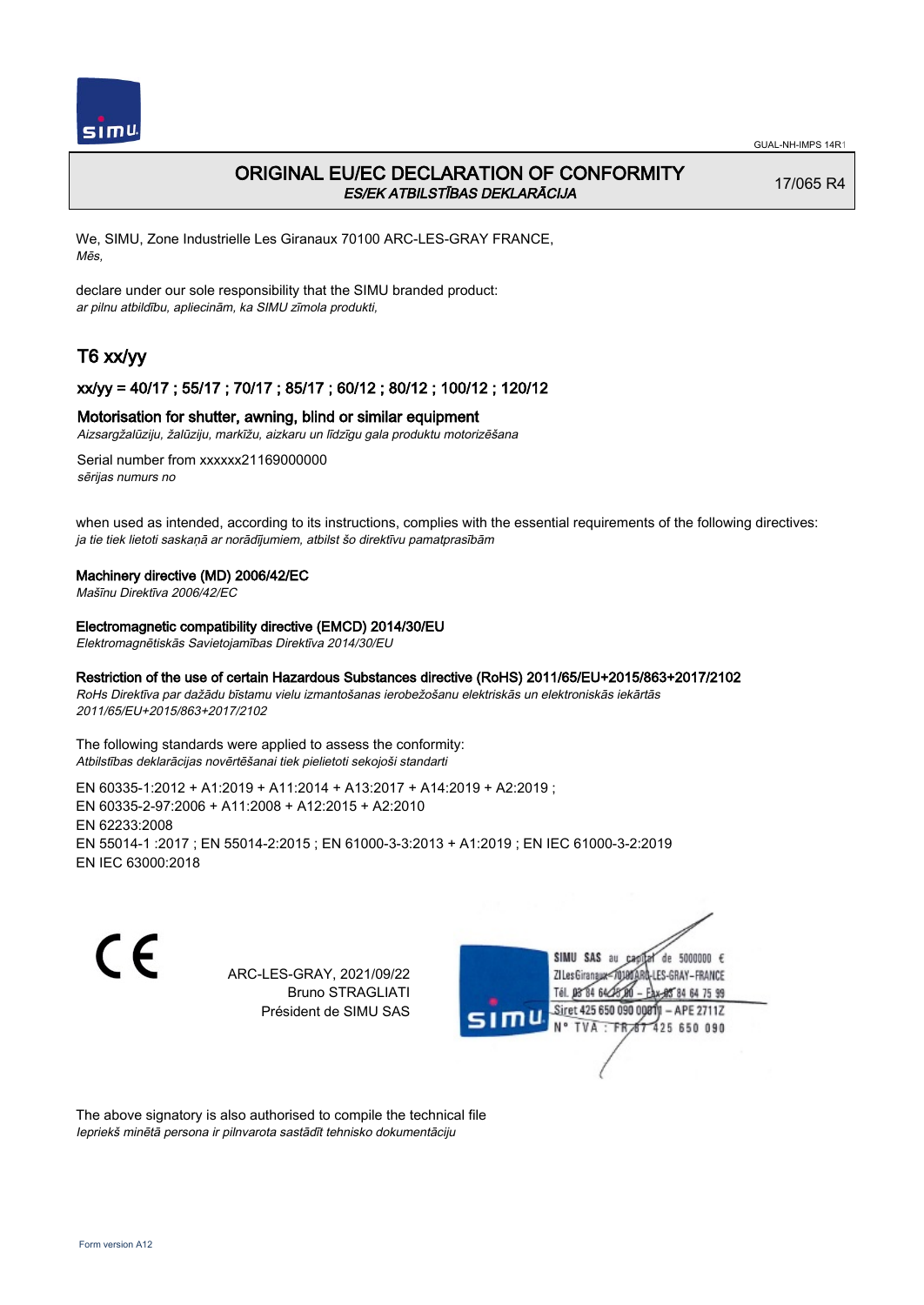

# ORIGINAL EU/EC DECLARATION OF CONFORMITY OORSPRONKELIJKE EU/EG-CONFORMITEITSVERKLARING

17/065 R4

We, SIMU, Zone Industrielle Les Giranaux 70100 ARC-LES-GRAY FRANCE, Wij,

declare under our sole responsibility that the SIMU branded product: verklaren op eigen verantwoordelijkheid dat het produkt van het SIMU

# T6 xx/yy

## xx/yy = 40/17 ; 55/17 ; 70/17 ; 85/17 ; 60/12 ; 80/12 ; 100/12 ; 120/12

### Motorisation for shutter, awning, blind or similar equipment

Motorisatie voor rolluiken, zonwering, screens of gelijkaardige toepassingen

Serial number from xxxxxx21169000000 Serienummer van

when used as intended, according to its instructions, complies with the essential requirements of the following directives: wanneer gebruikt voor de juiste toepassing voldoet aan de essentiële eisen van de volgende richtlijnen

### Machinery directive (MD) 2006/42/EC

Machinerichtlijn 2006/42/EC

Electromagnetic compatibility directive (EMCD) 2014/30/EU

Richtlijn elektromagnetische compatibiliteit 2014/30/EU

## Restriction of the use of certain Hazardous Substances directive (RoHS) 2011/65/EU+2015/863+2017/2102

RoHS Richtlijn 2011/65/EU+2015/863+2017/2102

The following standards were applied to assess the conformity: De volgende referentiestandaarden worden toegepast om de overeenstemming te evalueren

EN 60335‑1:2012 + A1:2019 + A11:2014 + A13:2017 + A14:2019 + A2:2019 ; EN 60335‑2‑97:2006 + A11:2008 + A12:2015 + A2:2010 EN 62233:2008 EN 55014‑1 :2017 ; EN 55014‑2:2015 ; EN 61000‑3‑3:2013 + A1:2019 ; EN IEC 61000‑3‑2:2019 EN IEC 63000:2018

C E

ARC-LES-GRAY, 2021/09/22 Bruno STRAGLIATI Président de SIMU SAS



The above signatory is also authorised to compile the technical file

De bovengenoemde persoon is ook bevoegd om het technisch dossier samen te stellen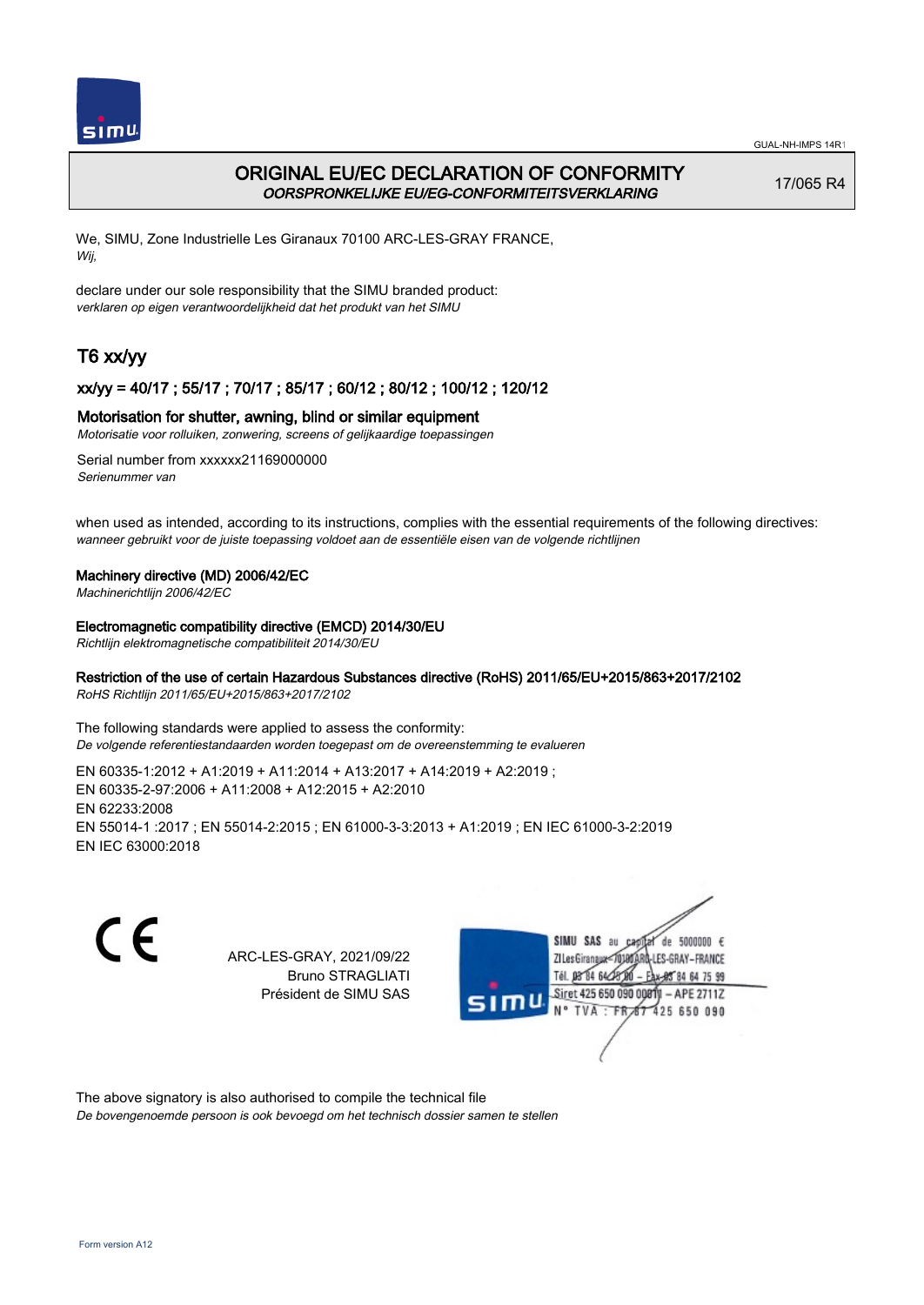

# ORIGINAL EU/EC DECLARATION OF CONFORMITY ORIGINAL EU / CE - ERKLÆRING

17/065 R4

We, SIMU, Zone Industrielle Les Giranaux 70100 ARC-LES-GRAY FRANCE, Vi,

declare under our sole responsibility that the SIMU branded product: erklærer under vårt eneansvar at SIMU merket produkt

# T6 xx/yy

## xx/yy = 40/17 ; 55/17 ; 70/17 ; 85/17 ; 60/12 ; 80/12 ; 100/12 ; 120/12

#### Motorisation for shutter, awning, blind or similar equipment

Motorisering for marksier, screens, persienner eller lignende utstyr

Serial number from xxxxxx21169000000 Serienummer fra

when used as intended, according to its instructions, complies with the essential requirements of the following directives: når de brukes som forutsatt, i henhold til sin instruks, i samsvar med de grunnlegende kravene i følgende direktiver

#### Machinery directive (MD) 2006/42/EC

Maskindirektivet 2006/42/EC

#### Electromagnetic compatibility directive (EMCD) 2014/30/EU

EMC-dirketivet 2014/30/EU

## Restriction of the use of certain Hazardous Substances directive (RoHS) 2011/65/EU+2015/863+2017/2102

RoHS-direktivet 2011/65/EU+2015/863+2017/2102

The following standards were applied to assess the conformity: Følgende referansestandarder ble brukt for å vurdere samsvar

EN 60335‑1:2012 + A1:2019 + A11:2014 + A13:2017 + A14:2019 + A2:2019 ; EN 60335‑2‑97:2006 + A11:2008 + A12:2015 + A2:2010 EN 62233:2008 EN 55014‑1 :2017 ; EN 55014‑2:2015 ; EN 61000‑3‑3:2013 + A1:2019 ; EN IEC 61000‑3‑2:2019 EN IEC 63000:2018

C E

ARC-LES-GRAY, 2021/09/22 Bruno STRAGLIATI Président de SIMU SAS



The above signatory is also authorised to compile the technical file Ovennevnte underskrevet fullmakt til å utarbeide den tekniske dokumentasjonen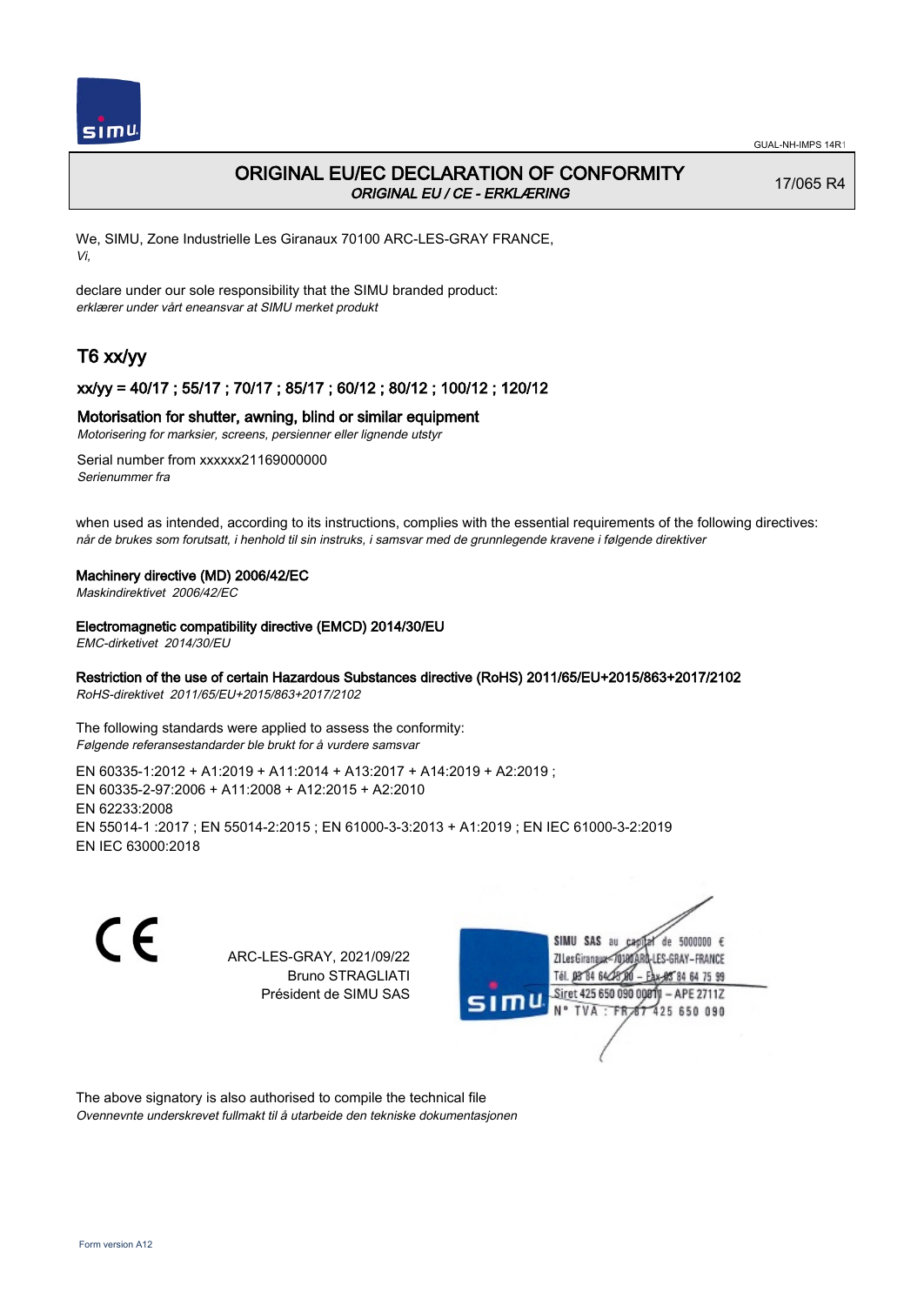

# ORIGINAL EU/EC DECLARATION OF CONFORMITY ORYGINALNA DEKLARACJA ZGODNOŚCI UE/WE

17/065 R4

We, SIMU, Zone Industrielle Les Giranaux 70100 ARC-LES-GRAY FRANCE, My,

declare under our sole responsibility that the SIMU branded product: deklarujemy z pełną odpowiedzialnością, że produkt oznaczony marką SIMU

# T6 xx/yy

## xx/yy = 40/17 ; 55/17 ; 70/17 ; 85/17 ; 60/12 ; 80/12 ; 100/12 ; 120/12

#### Motorisation for shutter, awning, blind or similar equipment

Wyposażenie w napęd rolety, markizy, osłony przeciwsłonecznej lub podobnego urządzenia

Serial number from xxxxxx21169000000 z numerem seryjnym od

when used as intended, according to its instructions, complies with the essential requirements of the following directives: gdy jest używany zgodnie z przeznaczeniem i instrukcjami, spełnia podstawowe wymagania następujących Dyrektyw

#### Machinery directive (MD) 2006/42/EC

Dyrektywa maszynowa 2006/42/EC

#### Electromagnetic compatibility directive (EMCD) 2014/30/EU

Dyrektywa kompatybilności elektromagnetycznej 2014/30/EU

## Restriction of the use of certain Hazardous Substances directive (RoHS) 2011/65/EU+2015/863+2017/2102

Dyrektywa RoHS 2011/65/EU+2015/863+2017/2102

The following standards were applied to assess the conformity: Do oceny zgodności zostały zastosowane następujące normy

EN 60335‑1:2012 + A1:2019 + A11:2014 + A13:2017 + A14:2019 + A2:2019 ; EN 60335‑2‑97:2006 + A11:2008 + A12:2015 + A2:2010 EN 62233:2008 EN 55014‑1 :2017 ; EN 55014‑2:2015 ; EN 61000‑3‑3:2013 + A1:2019 ; EN IEC 61000‑3‑2:2019 EN IEC 63000:2018

C E

ARC-LES-GRAY, 2021/09/22 Bruno STRAGLIATI Président de SIMU SAS



The above signatory is also authorised to compile the technical file

Osoba wskazana powyżej jest również upoważniony do przygotowania dokumentacji technicznej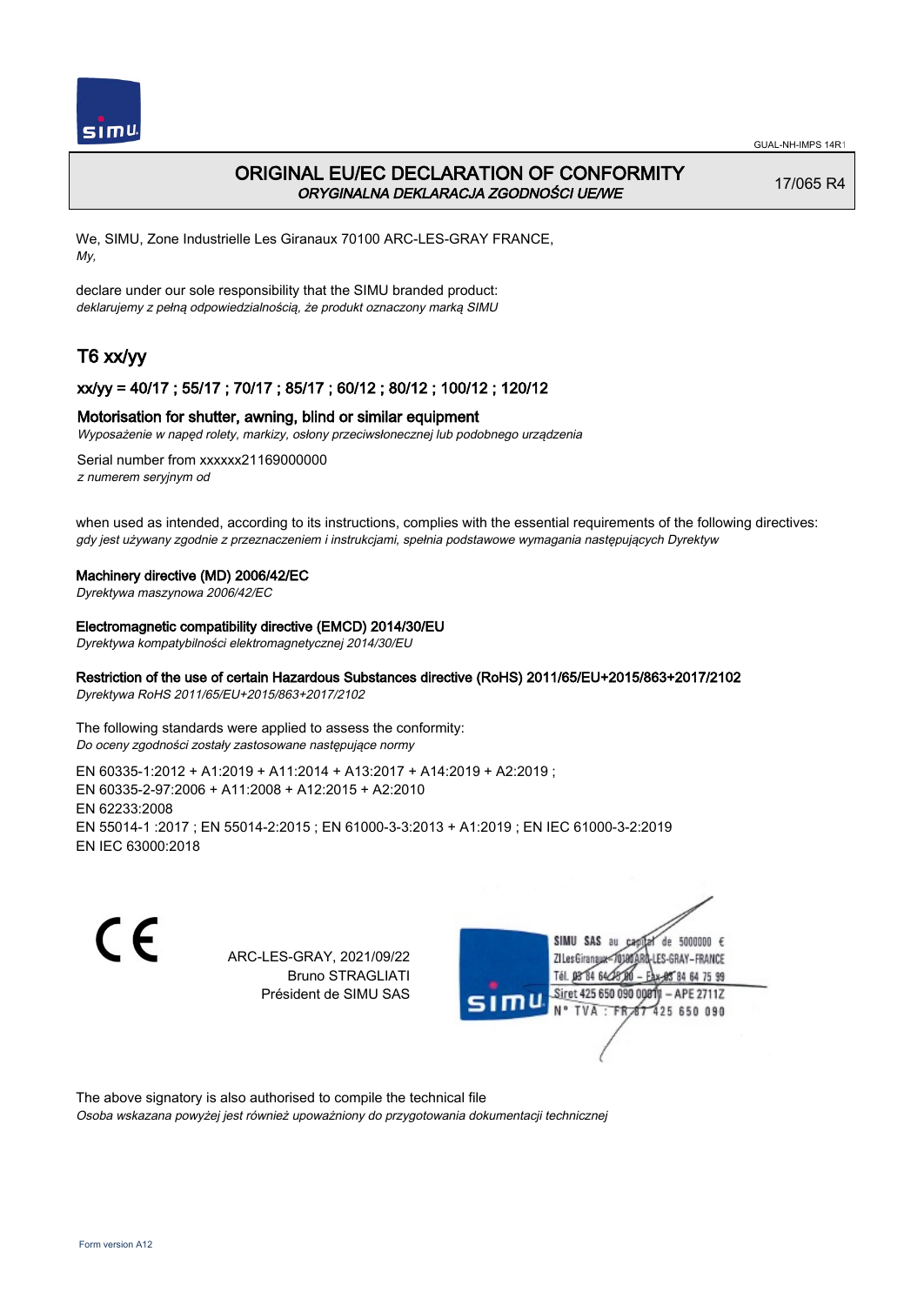

# ORIGINAL EU/EC DECLARATION OF CONFORMITY DECLARAÇÃO UE/CE DE CONFORMIDADE ORIGINAL

17/065 R4

We, SIMU, Zone Industrielle Les Giranaux 70100 ARC-LES-GRAY FRANCE, Nós,

declare under our sole responsibility that the SIMU branded product: declaramos sob nossa única responsabilidade que o dispositivo marca SIMU

# T6 xx/yy

## xx/yy = 40/17 ; 55/17 ; 70/17 ; 85/17 ; 60/12 ; 80/12 ; 100/12 ; 120/12

### Motorisation for shutter, awning, blind or similar equipment

Motorização para toldo, persiana, estore, cortina ou equipamento parecido

Serial number from xxxxxx21169000000 Número de série desde

when used as intended, according to its instructions, complies with the essential requirements of the following directives: Quando utilizado de acordo com sua a aplicação, segundo as suas instruções, cumpre os requisitos essenciais das seguintes diretivas

#### Machinery directive (MD) 2006/42/EC

Diretiva Máquinas 2006/42/EC

Electromagnetic compatibility directive (EMCD) 2014/30/EU

Diretiva compatibilidade electromagnética 2014/30/EU

## Restriction of the use of certain Hazardous Substances directive (RoHS) 2011/65/EU+2015/863+2017/2102

Diretiva RoHS 2011/65/EU+2015/863+2017/2102

The following standards were applied to assess the conformity: As normas de referência apresentadas em seguida foram aplicadas para avaliar a conformidade

EN 60335‑1:2012 + A1:2019 + A11:2014 + A13:2017 + A14:2019 + A2:2019 ; EN 60335‑2‑97:2006 + A11:2008 + A12:2015 + A2:2010 EN 62233:2008 EN 55014‑1 :2017 ; EN 55014‑2:2015 ; EN 61000‑3‑3:2013 + A1:2019 ; EN IEC 61000‑3‑2:2019 EN IEC 63000:2018

C E

ARC-LES-GRAY, 2021/09/22 Bruno STRAGLIATI Président de SIMU SAS



The above signatory is also authorised to compile the technical file

A pessoa nomeada acima também está autorizada a compilar o processo técnico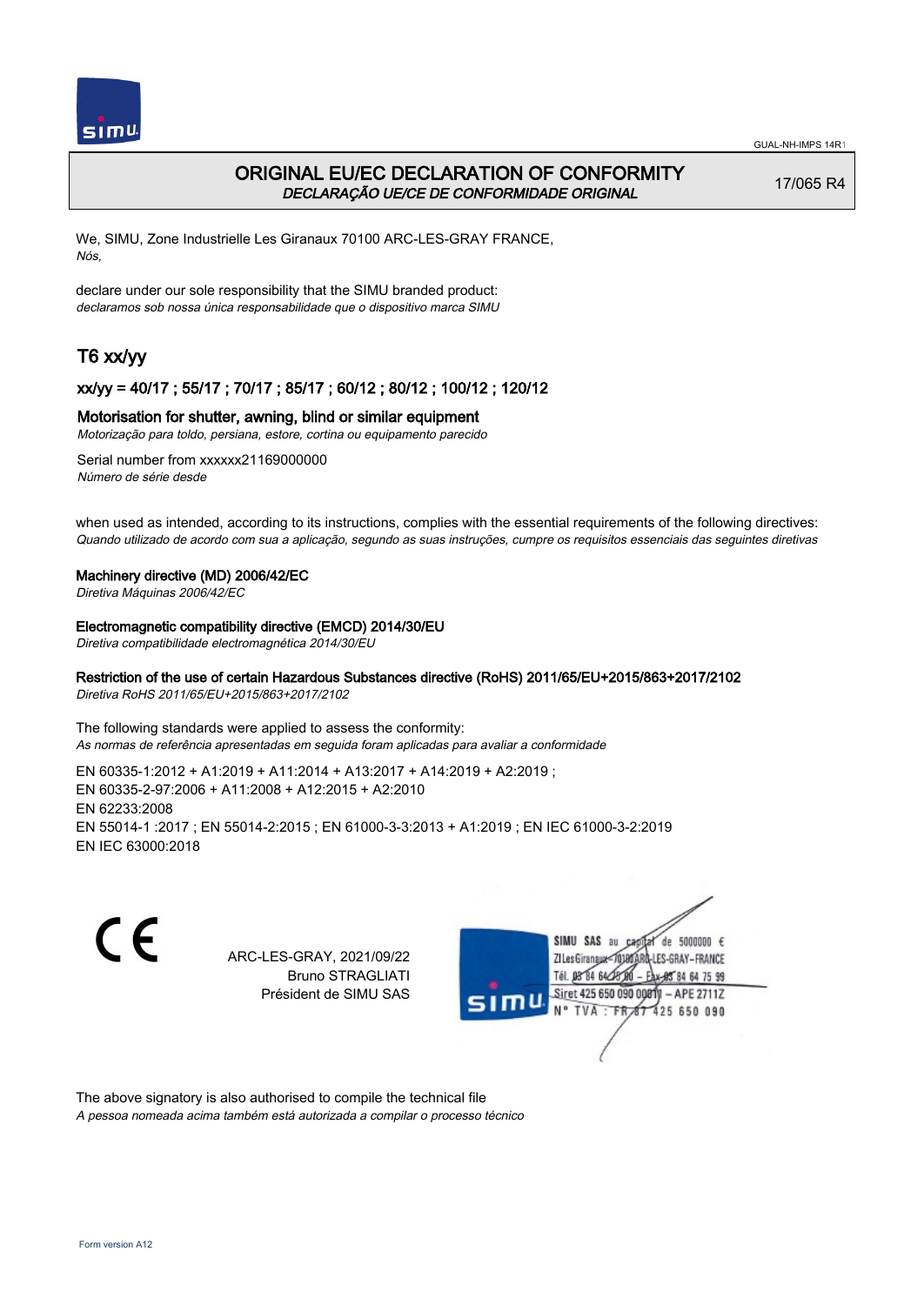

# ORIGINAL EU/EC DECLARATION OF CONFORMITY ORIGINAL EU/EC DECLARAIE DE CONFORMITATE

17/065 R4

We, SIMU, Zone Industrielle Les Giranaux 70100 ARC-LES-GRAY FRANCE, Noi,

declare under our sole responsibility that the SIMU branded product: declarăm pe propria răspundere că produsele marca SIMU

# T6 xx/yy

## xx/yy = 40/17 ; 55/17 ; 70/17 ; 85/17 ; 60/12 ; 80/12 ; 100/12 ; 120/12

### Motorisation for shutter, awning, blind or similar equipment

Motorizări pentru rulou, marchiză, perdea sau echipament similar

Serial number from xxxxxx21169000000 Numărul de serie din

when used as intended, according to its instructions, complies with the essential requirements of the following directives: utilizate conform destinaiei lor, aa cum este descris în manualul de utilizare, sunt în conformitate cu cerinele eseniale ale următoarelor directive

### Machinery directive (MD) 2006/42/EC

Directiva privind echipamentele tehnice 2006/42/EC

#### Electromagnetic compatibility directive (EMCD) 2014/30/EU

Directiva privind compatibilitatea electromagnetică 2014/30/EU

### Restriction of the use of certain Hazardous Substances directive (RoHS) 2011/65/EU+2015/863+2017/2102

Directiva RoHS 2011/65/EU+2015/863+2017/2102

The following standards were applied to assess the conformity: Următoarele standarde de referină au fost aplicate pentru respectarea conformităii

EN 60335‑1:2012 + A1:2019 + A11:2014 + A13:2017 + A14:2019 + A2:2019 ; EN 60335‑2‑97:2006 + A11:2008 + A12:2015 + A2:2010 EN 62233:2008 EN 55014‑1 :2017 ; EN 55014‑2:2015 ; EN 61000‑3‑3:2013 + A1:2019 ; EN IEC 61000‑3‑2:2019 EN IEC 63000:2018

CE

ARC-LES-GRAY, 2021/09/22 Bruno STRAGLIATI Président de SIMU SAS



The above signatory is also authorised to compile the technical file

Semnatarul de mai sus este, de asemenea, autorizat să întocmească dosarul tehnic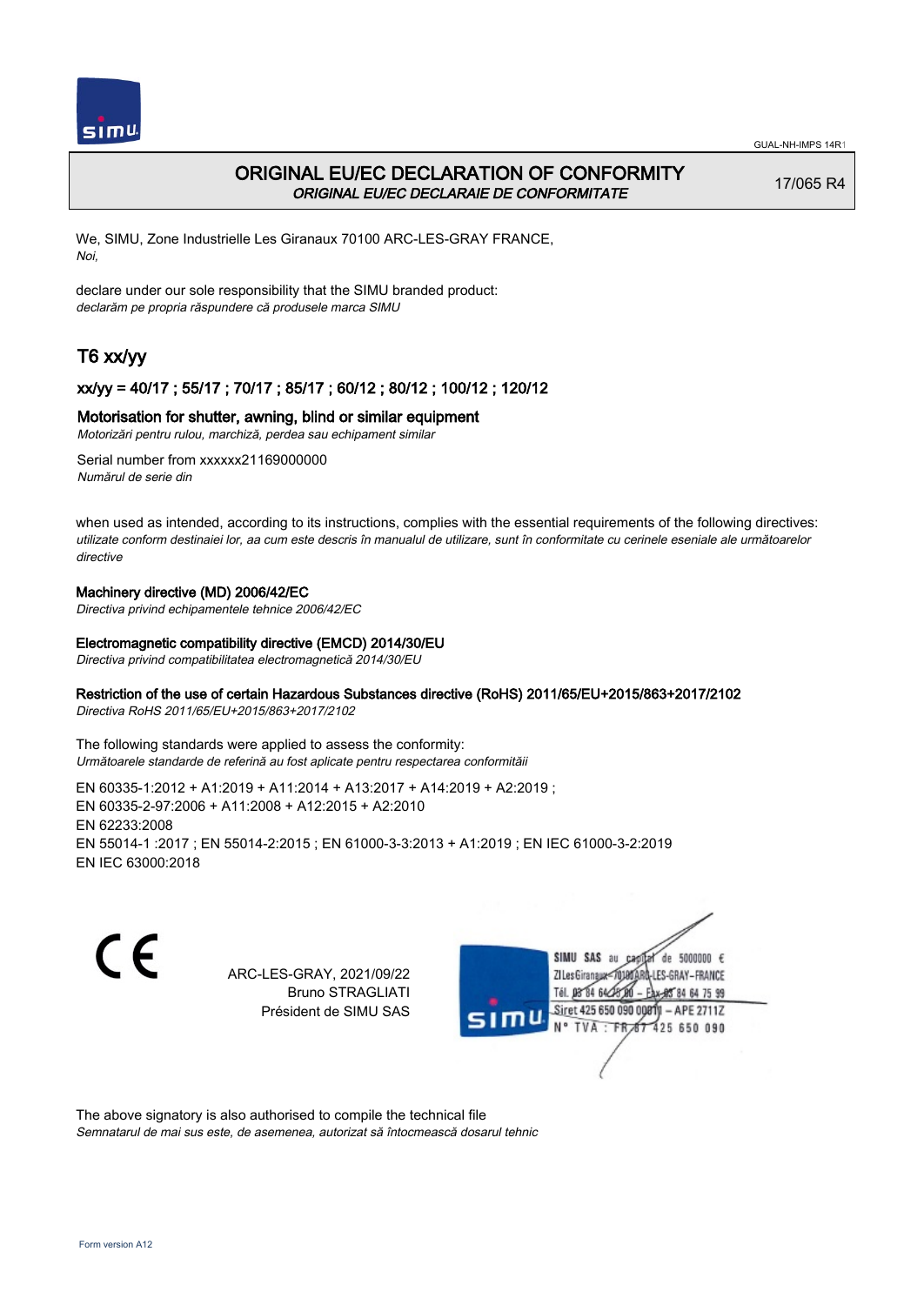

# ORIGINAL EU/EC DECLARATION OF CONFORMITY ORIGINAL EU/EG-FÖRSÄKRAN OM ÖVERENSSTÄMMELSE

17/065 R4

We, SIMU, Zone Industrielle Les Giranaux 70100 ARC-LES-GRAY FRANCE, Vi,

declare under our sole responsibility that the SIMU branded product: försäkrar på eget ansvar att produkten av varumärket SIMU

# T6 xx/yy

## xx/yy = 40/17 ; 55/17 ; 70/17 ; 85/17 ; 60/12 ; 80/12 ; 100/12 ; 120/12

## Motorisation for shutter, awning, blind or similar equipment

Motorisering för jalusi, markis, rullgardin eller liknande produkter

Serial number from xxxxxx21169000000 Serienumret från

when used as intended, according to its instructions, complies with the essential requirements of the following directives: uppfyller de grundläggande kraven i följande direktiv när den används på det sätt som avses, i enlighet med bruksanvisningen

#### Machinery directive (MD) 2006/42/EC

Maskindirektivet 2006/42/EC

### Electromagnetic compatibility directive (EMCD) 2014/30/EU

EMC-direktivet 2014/30/EU

### Restriction of the use of certain Hazardous Substances directive (RoHS) 2011/65/EU+2015/863+2017/2102

RoHS-direktivet 2011/65/EU+2015/863+2017/2102

The following standards were applied to assess the conformity: Följande referensnormer har tillämpats för att göra en bedömning av överensstämmelsen

EN 60335‑1:2012 + A1:2019 + A11:2014 + A13:2017 + A14:2019 + A2:2019 ; EN 60335‑2‑97:2006 + A11:2008 + A12:2015 + A2:2010 EN 62233:2008 EN 55014‑1 :2017 ; EN 55014‑2:2015 ; EN 61000‑3‑3:2013 + A1:2019 ; EN IEC 61000‑3‑2:2019 EN IEC 63000:2018

C E

ARC-LES-GRAY, 2021/09/22 Bruno STRAGLIATI Président de SIMU SAS



The above signatory is also authorised to compile the technical file

Den person som anges ovan är också behörig att ställa samman den tekniska dokumentationen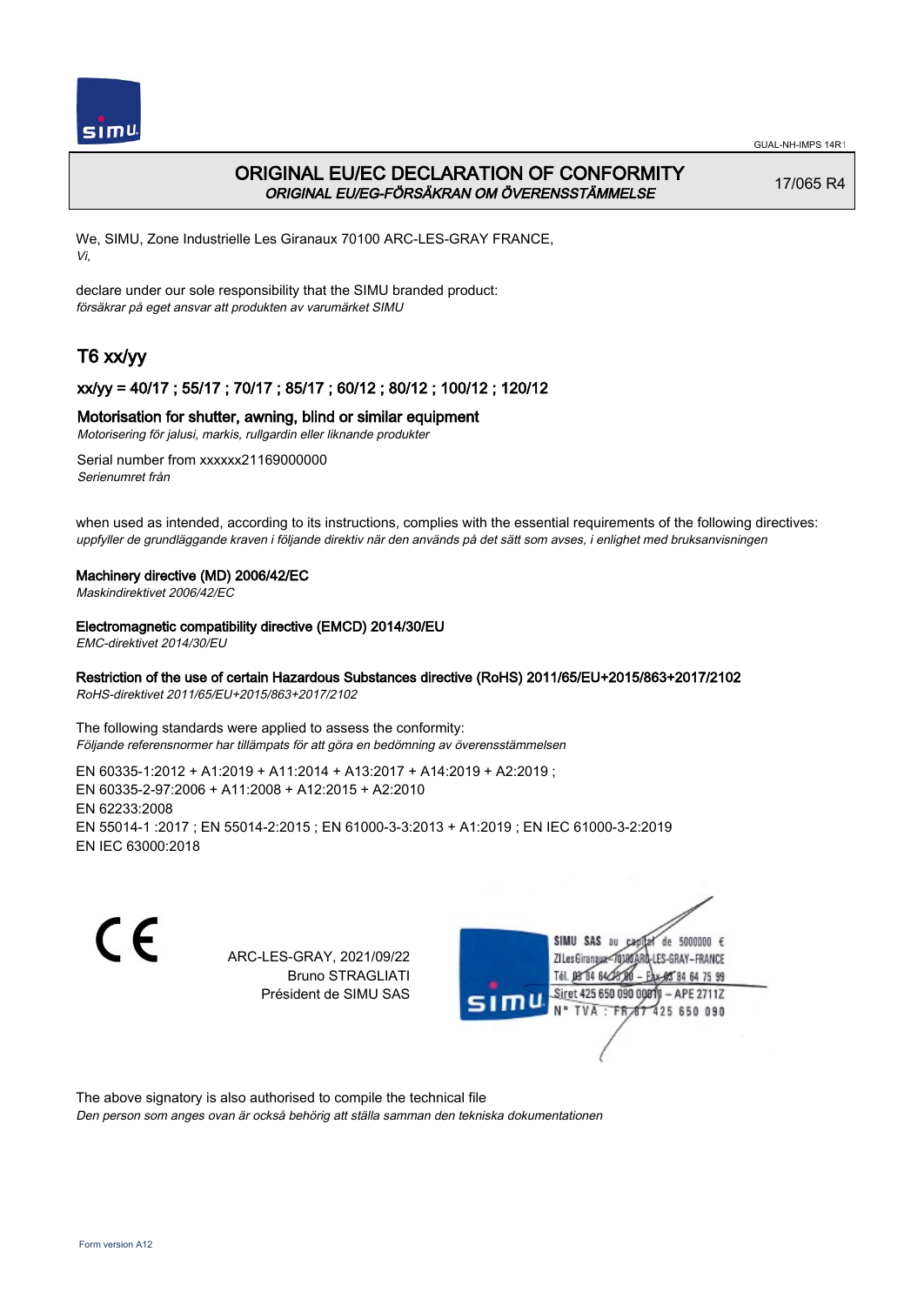

# ORIGINAL EU/EC DECLARATION OF CONFORMITY ORIGINÁLNE VYHLÁSENIE EU/ES O ZHODE

17/065 R4

We, SIMU, Zone Industrielle Les Giranaux 70100 ARC-LES-GRAY FRANCE, My,

declare under our sole responsibility that the SIMU branded product: vyhlasujeme na svoju výlučnú zodpovednosť, že výrobok značky SIMU

# T6 xx/yy

## xx/yy = 40/17 ; 55/17 ; 70/17 ; 85/17 ; 60/12 ; 80/12 ; 100/12 ; 120/12

## Motorisation for shutter, awning, blind or similar equipment

Pohon pre rolety, markízy, clony alebo podobné zariadenia

Serial number from xxxxxx21169000000 Seriové číslo od

when used as intended, according to its instructions, complies with the essential requirements of the following directives: ak je používaný v súlade s účelom použitia a s návodom, spĺňa základné požiadavky týchto smerníc

#### Machinery directive (MD) 2006/42/EC

Smernica o strojových zariadeniach 2006/42/EC

#### Electromagnetic compatibility directive (EMCD) 2014/30/EU

Smernica o elektromagnetickej kompatibilite 2014/30/EU

## Restriction of the use of certain Hazardous Substances directive (RoHS) 2011/65/EU+2015/863+2017/2102

Smernica o obmedzení používania určitých nebezpečných látok v elektrických a elektronických zariadeniach 2011/65/EU+2015/863+2017/2102

The following standards were applied to assess the conformity: Pre posúdenie zhody boli použité následujúce normy

EN 60335‑1:2012 + A1:2019 + A11:2014 + A13:2017 + A14:2019 + A2:2019 ; EN 60335‑2‑97:2006 + A11:2008 + A12:2015 + A2:2010 EN 62233:2008 EN 55014‑1 :2017 ; EN 55014‑2:2015 ; EN 61000‑3‑3:2013 + A1:2019 ; EN IEC 61000‑3‑2:2019 EN IEC 63000:2018

CE

ARC-LES-GRAY, 2021/09/22 Bruno STRAGLIATI Président de SIMU SAS



The above signatory is also authorised to compile the technical file

uvedená osoba je tiež osoba zodpovedná za vypracovanie technickej dokumentácie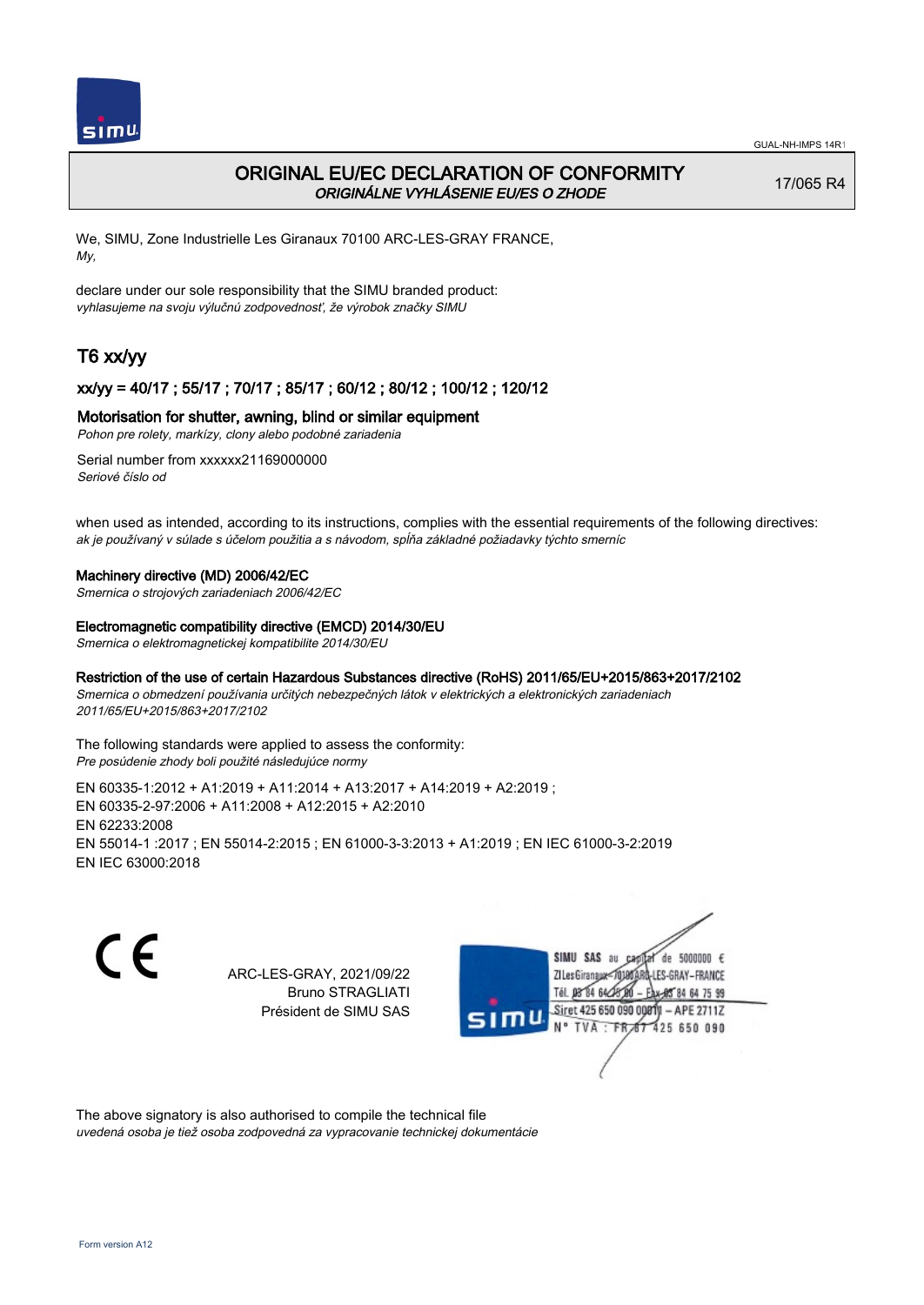

# ORIGINAL EU/EC DECLARATION OF CONFORMITY IZJAVA O SKLADNOSTI / IZJAVA O LASTNOSTIH

17/065 R4

We, SIMU, Zone Industrielle Les Giranaux 70100 ARC-LES-GRAY FRANCE, Mi,

declare under our sole responsibility that the SIMU branded product: S polno odgovornostjo izjavljamo, da izdelki blagovne znamke SIMU

# T6 xx/yy

## xx/yy = 40/17 ; 55/17 ; 70/17 ; 85/17 ; 60/12 ; 80/12 ; 100/12 ; 120/12

#### Motorisation for shutter, awning, blind or similar equipment

Motorizacija rolet, žaluzij, senčnikov in podobne opreme

Serial number from xxxxxx21169000000 'Serijska številka

when used as intended, according to its instructions, complies with the essential requirements of the following directives: ko se uporabljajo v skladu z namembnostjo in navodili, ustrezajo bistvenim zahtevam naslednjih direktiv

#### Machinery directive (MD) 2006/42/EC

Direktiva o strojih 2006/42/EC

#### Electromagnetic compatibility directive (EMCD) 2014/30/EU

Direktiva o elektromagnetni združljivosti 2014/30/EU

## Restriction of the use of certain Hazardous Substances directive (RoHS) 2011/65/EU+2015/863+2017/2102

Direktiva RoHS 2011/65/EU+2015/863+2017/2102

The following standards were applied to assess the conformity: Za preverjanje skladnosti so bili uporabljeni naslednji standardi

EN 60335‑1:2012 + A1:2019 + A11:2014 + A13:2017 + A14:2019 + A2:2019 ; EN 60335‑2‑97:2006 + A11:2008 + A12:2015 + A2:2010 EN 62233:2008 EN 55014‑1 :2017 ; EN 55014‑2:2015 ; EN 61000‑3‑3:2013 + A1:2019 ; EN IEC 61000‑3‑2:2019 EN IEC 63000:2018

C E

ARC-LES-GRAY, 2021/09/22 Bruno STRAGLIATI Président de SIMU SAS



The above signatory is also authorised to compile the technical file Podpisnik, naveden zgoraj, je pooblaščen tudi za pripravo tehnične dokumentacije